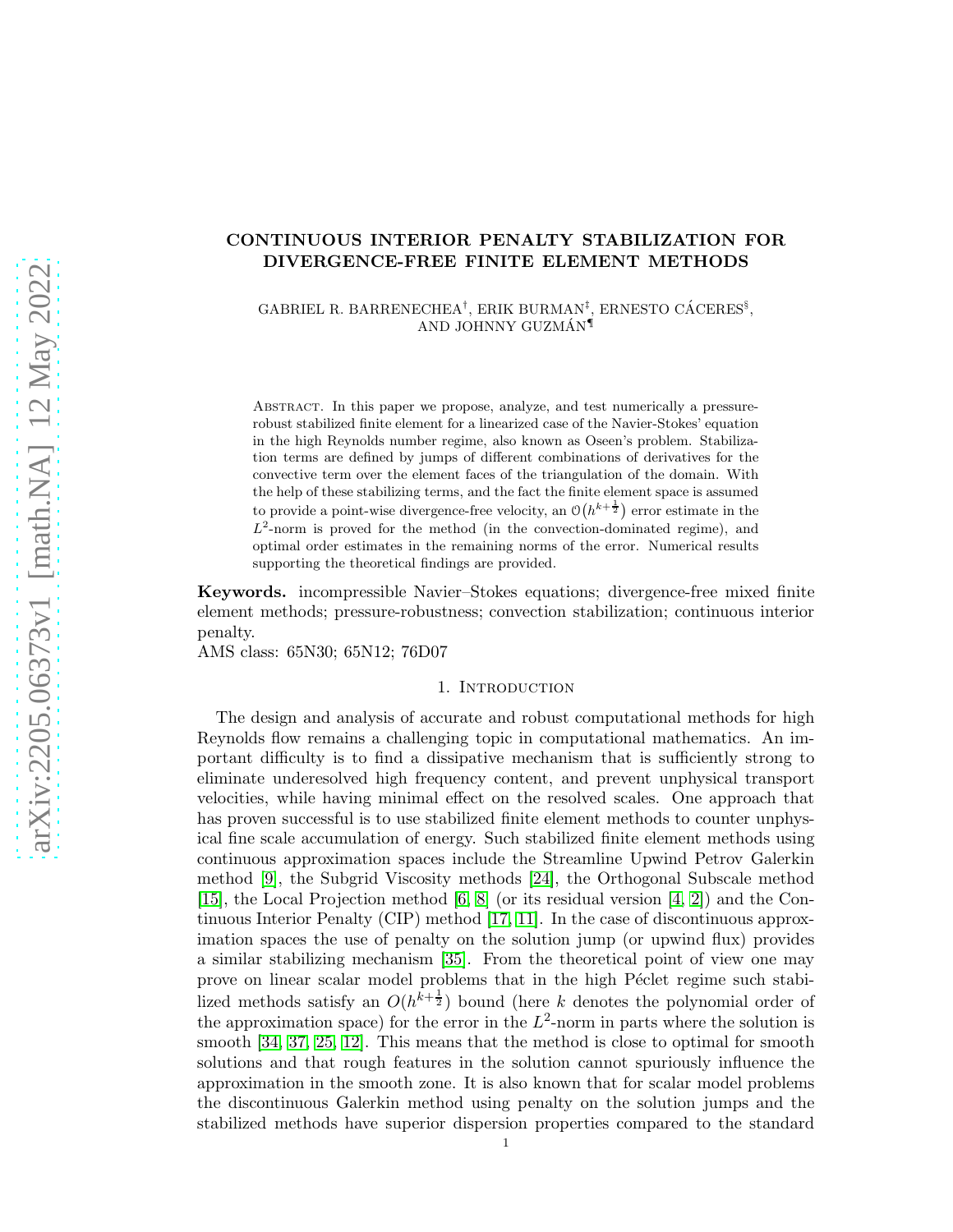Galerkin method [\[39,](#page-19-1) [40\]](#page-19-2). In the case of the equations of incompressible flow only global estimates in the  $L^2$ -norm of  $O(h^{k+\frac{1}{2}})$  for smooth solutions has been proved in the case of equal order interpolation [\[36,](#page-18-5) [28,](#page-18-6) [10,](#page-17-4) [20\]](#page-18-7), or by adding bubble functions to the finite element space [\[38\]](#page-19-3). Nonwithstanding the lack of theoretical foundations in the nonsmooth case, there is ample computational evidence that stabilized methods indeed performs well also in the case of turbulent flows [\[32,](#page-18-8) [23,](#page-18-9) [31,](#page-18-10) [5,](#page-16-4) [40\]](#page-19-2). In view of this it does not seem to far fetched to use the  $O(h^{k+\frac{1}{2}})$  estimate for smooth problems as a theoretical proxy for good performance for general high Reynolds flows.

Recently there has been a surge of interest in methods that allow for a pointwise divergence free approximation [\[33\]](#page-18-11). This means that mass conservation is satisfied exactly. It has been argued that such methods has advantages in the situation where the viscosity becomes small, however in the discussion most often the convective term has been omitted and a degenerate Stokes' problem considered instead. This is not physically realistic, since as the Reynolds number increases the convective term dominates. Nevertheless an appealing feature of such methods is that the error bounds for the velocity are independent of the Sobolev norm on the pressure, which in general scales as  $\mu^{-1}$ , where  $\mu$  is the viscosity. The methods are therefore said to be pressure robust. It was noticed in [\[14\]](#page-17-5) that the application of standard stabilized finite element methods to such pressure robust discretizations was not straightforward. In particular the fact that the approximate solution was constrained to be in the divergence free space blocked the derivation of the  $O(h^{k+\frac{1}{2}})$  estimate if standard stabilization methods such as the CIP method were applied. Only recently was  $O(h^{k+\frac{1}{2}}) L^2$ -error estimates proven for pressure robust discretizations of incompressible flow. The first instance was for  $H$ (div) conforming approximation spaces [\[3\]](#page-16-5), showing that earlier results on inviscid flow [\[26\]](#page-18-12) indeed also enjoys the  $O(h^{k+\frac{1}{2}})$  estimate (see also [\[27\]](#page-18-13)). In this case the upwind flux provides the stabilizing mechanism. A second approach using  $H^1$ -conforming approximation followed, using Galerkin Least squares stabilization in the vorticity equation [\[1\]](#page-16-6). It was later shown in [\[13\]](#page-17-6) that in the lowest order case of piecewise affine velocity approximation this type of stabilization could be related to the classical Smagorinsky turbulence model. The stabilizing term in [\[1\]](#page-16-6) consisted in a residual term in the bulk, supplemented with jump terms on the skeleton. When the time-dependent case is considered, the fact that the bulk term is residual can constrain the choice for time discretization severely.

A parallel development in the isogeometric community has been to introduce versions of the CIP methods where jumps of higher order derivatives are penalized over the skeleton [\[29,](#page-18-14) [30\]](#page-18-15). In the context of the modelling of high Reynolds flows this connects with earlier ideas related to time relaxation methods [\[7\]](#page-16-7), where stability was obtained by penalizing the  $L^2$ -distance to a smoother approximation of the flow, hence penalizing the jumps in all derivatives. Apart from the obvious connection to the CIP method pointed out in [\[7\]](#page-16-7), when finite elements are used, so far there has been no numerical analysis of these high order skeleton stabilized methods. Recently such a skeleton stabilization was proposed also for divergence-conforming B-spline approximations of incompressible flows [\[41\]](#page-19-4), also in this case without theoretical justification.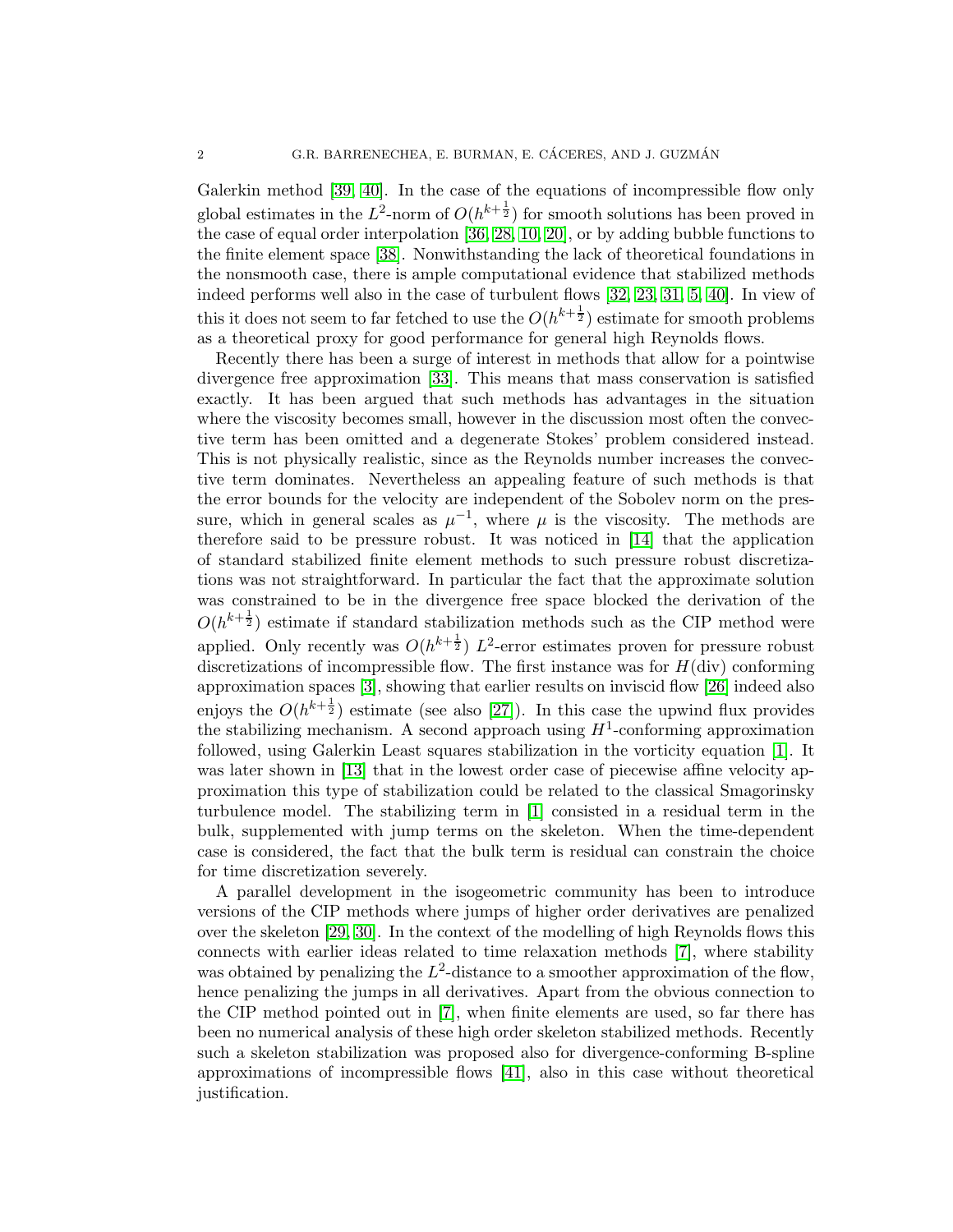#### CIP FOR DIVERGENCE-FREE FEM 3

The objective of the present paper is to revisit the stabilization of [\[1\]](#page-16-6) and show that using the ideas of the analysis of the CIP stabilization the bulk term can be eliminated by replacing it with two skeleton based stabilization terms. This disconnects the stabilization from the time derivative in the time dependent case, allowing for general time stepping schemes and, maybe more importantly, sheds some light on the precise quantities that need to be controlled on the faces of the mesh skeleton. Our notations and analysis follow from [\[1\]](#page-16-6), as both methods add stability by controling the curl of the convective term, but significant differences appear in the definition of the method, and its analysis.

1.1. Outline of the paper. The paper is organized as follows: the introduction is completed by one short section regarding the motivation and background for the new proposed method, and some preliminary results about vector potentials for divergence-free functions and their regularity. In Section [2,](#page-3-0) we introduce the finite element method used in this work. Additionally, we introduce abstract properties that the discrete spaces must satisfy to ensure well-posedness of the discrete problem and optimal error estimates for the velocity with respect to a norm that is induced by the discrete bilinear form. We finish Section [2](#page-3-0) with the definition of the stabilized finite element method. In Section [3,](#page-5-0) we prove an error estimate for the velocity with respect to the aforementioned norm. In Section [4](#page-11-0) we make a precise choice for the finite element spaces, namely, we focus on the Scott-Vogelius element and prove the hypotheses introduced earlier for a barycentrically refined mesh linking it to the lowest order Clough-Tocher space. We finish the paper in Section [5](#page-14-0) by showing numerical examples showing both convergence of the finite element solution in the case of a smooth solution, and in the stabilization properties of the present method in the presence of sharp layers showing, in particular, that the use of CIP alone is not sufficient to stabilize layers, and justifying the addition of the extra terms to the method.

1.2. Background and preliminary results. In this work we adopt standard notation for Sobolev and Lebesgue spaces, aligned, e.g., with [\[19\]](#page-18-16). More precisely, for  $D \subseteq \mathbb{R}^d, 1 \leq d \leq 3$  will be denoted by  $(\cdot, \cdot)_D$  (if  $D \subseteq \mathbb{R}^{d-1}$  the inner product will be denoted by  $\langle \cdot, \cdot \rangle_D$ . The norm in  $L^2(D)$  will be denoted by  $\|\cdot\|_{0,D}$ , and for  $m \geq 0, p \in [1, \infty]$  the norm (seminorm) in  $W^{m,p}(D)$  will be denoted by  $\|\cdot\|_{m,p,D}$  $(| \cdot |_{m,p,D})$ . If  $p = 2$  as usual we denote  $H^m(D) = W^{m,2}(D)$  with norm (seminorm) denoted by  $\|\cdot\|_{m,D}$  ( $|\cdot|_{m,D}$ ). No distinction will be made between inner products and norms for scalar and vector (or tensor)-valued functions.

We consider a linearized version of the stationary Navier–Stokes equations, namely Oseen's problem, posed on a polyhedral, bounded, connected and Lipschitz domain  $\Omega$ :

<span id="page-2-0"></span>(1.1) 
$$
-\mu \Delta u + (\beta \cdot \nabla)u + \sigma u + \nabla p = \mathbf{f} \quad \text{in } \Omega, \n\text{div } \mathbf{u} = 0 \quad \text{in } \Omega, \n\mathbf{u} = \mathbf{0} \quad \text{on } \partial \Omega.
$$

Here,  $\mu > 0$  denotes the viscosity coefficient,  $\sigma > 0$  is the reactive coefficient, and the convective term  $\beta$  is assumed to satisfy div  $\beta = 0$ . The standard weak formulation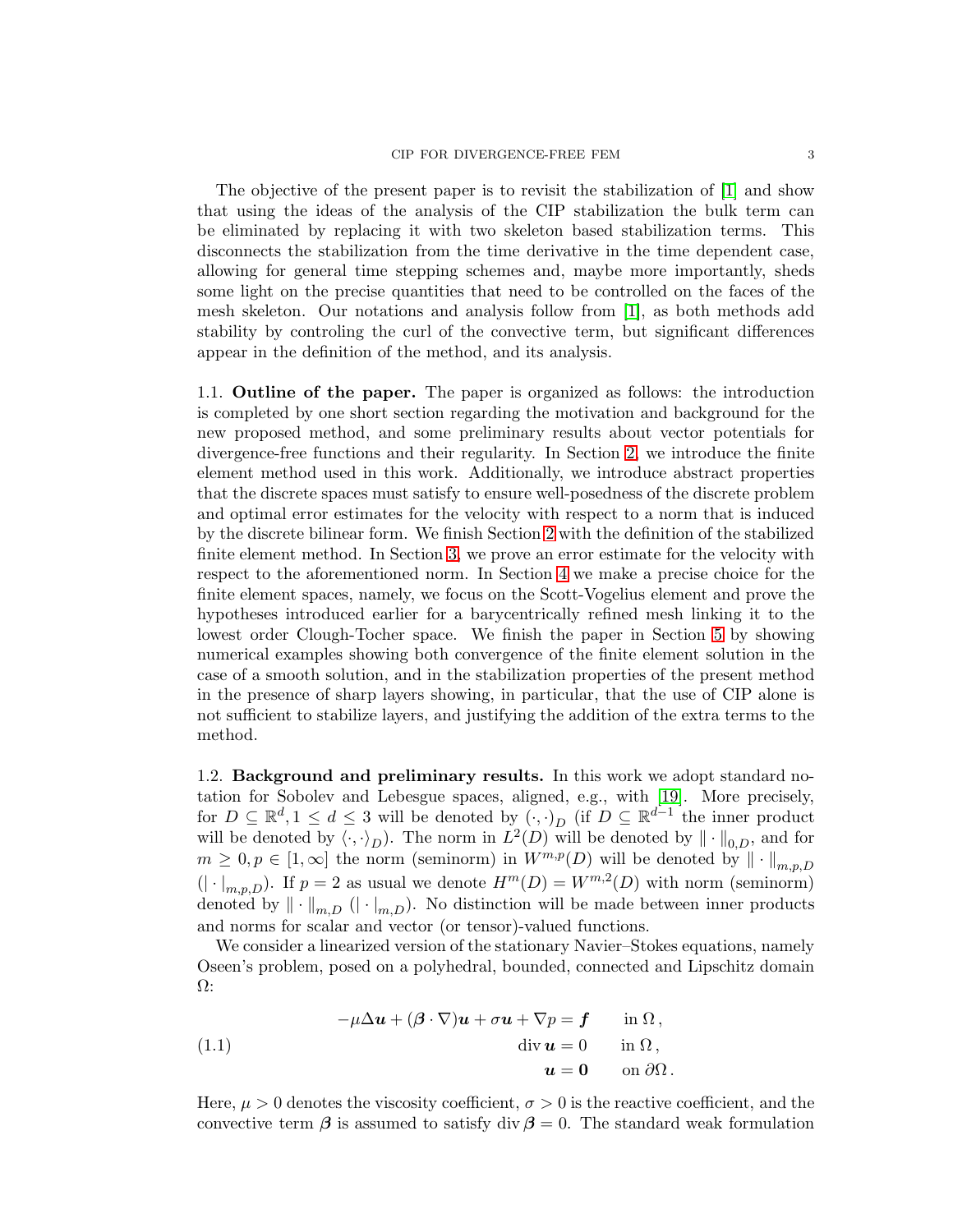of [\(1.1\)](#page-2-0) is: find  $(\boldsymbol{u}, p) \in \boldsymbol{V} \times \boldsymbol{Q} := H_0^1(\Omega)^d \times L_0^2(\Omega)$  such that

<span id="page-3-1"></span>(1.2) 
$$
\begin{cases} a(\boldsymbol{u},\boldsymbol{v}) + b(p,\boldsymbol{v}) &= (\boldsymbol{f},\boldsymbol{v})_{\Omega}, \\ b(q,\boldsymbol{u}) &= 0, \end{cases}
$$

for all  $(v, q) \in V \times Q$ , where the bilinear forms are defined as

<span id="page-3-3"></span>(1.3) 
$$
a(\boldsymbol{u},\boldsymbol{v}) := (\sigma \boldsymbol{u} + (\boldsymbol{\beta} \cdot \nabla) \boldsymbol{u}, \boldsymbol{v})_{\Omega} + \mu (\nabla \boldsymbol{u}, \nabla \boldsymbol{v})_{\Omega},
$$

<span id="page-3-4"></span>
$$
(1.4) \t b(q, v) := -(q, \text{div } v)_{\Omega}.
$$

Defining the space

(1.5) 
$$
\mathcal{V}(\Omega) = \{ \mathbf{v} \in H_0^1(\Omega)^d : \text{div } \mathbf{v} = 0 \text{ in } \Omega \},
$$

then we can also write the following pressure-independent weak formulation of Oseen's problem: Find  $u \in \mathcal{V}(\Omega)$  such that for all  $v \in \mathcal{V}(\Omega)$  the following holds

<span id="page-3-2"></span>(1.6) 
$$
\mu(\nabla \mathbf{u}, \nabla \mathbf{v})_{\Omega} + ((\boldsymbol{\beta} \cdot \nabla) \mathbf{u}, \mathbf{v})_{\Omega} + \sigma(\mathbf{u}, \mathbf{v})_{\Omega} = (\mathbf{f}, \mathbf{v})_{\Omega}.
$$

While  $(1.2)$  is the formulation that is used computationally,  $(1.6)$  is very helpful to carry out the analysis in some instances, as both formulations are equivalent. The mixed formulation [\(1.2\)](#page-3-1) is well-posed in  $H_0^1(\Omega)^d \cap \mathcal{V}(\Omega) \times L_0^2(\Omega)$  by Lax-Milgram's lemma and Brezzi's theorem for all  $\mu > 0$  (for details in these last two points, see, e.g., [\[22\]](#page-18-17)).

Assuming that the domain  $\Omega$  is contractible and Lipschitz, it is known that we can a potential to every divergence-free function in  $\Omega$ . The space that capture the kernel of the divergence operator is

$$
\mathbf{Z} := \{ \boldsymbol{z} : \text{ components of } \boldsymbol{z} \text{ belong to } H^1(\Omega), \text{curl } \boldsymbol{z} \in H_0^1(\Omega)^d \}.
$$

When  $d = 3$ , z is a vector-valued function whereas when  $d = 2$ , z is a scalar function for. Also, here when  $d = 2$  the curl operator maps a scalar to a vector: curl  $v = (\partial_{x_2} v, -\partial_{x_1} v)^T$ . We have additionally regularity for z if u is more regular. In particular, since  $\Omega$  is contractible and Lipschitz, if  $u \in H^r(\Omega)^d$  with div  $u = 0$ then there exists  $z \in Z$  with components in  $H^{r+1}(\Omega)$  [\[16\]](#page-18-18) such that curl  $z = u$  with the following bound  $||z||_{H^{r+1}(\Omega)} \leq C||u||_{H^r(\Omega)}$ .

Finally, below when  $d = 2$  we will also need the scalar curl operator which maps a vector to a scalar: curl  $v = \partial_{x_2} v_1 - \partial_{x_1} v_2$ . Hence, when  $d = 2$  the curl operator must be interpreted appropriately, depending if it is acting on a scalar or vector-valued function.

### 2. The stabilized finite element method

<span id="page-3-0"></span>2.1. Finite element spaces. Let  ${\{\mathcal{T}_h\}}_{h>0}$  be a family of shape-regular triangulations of  $\Omega$ . The elements of  $\mathcal{T}_h$  will be denoted by T, with corresponding diameter  $h_T := \text{diam}(T)$  and maximal mesh width  $h = \max\{h_T : T \in \mathcal{T}_h\}$ . Given  $T \in \mathcal{T}_h$ , we denote by  $\mathcal{F}_T$  the set of its facets. The collection of facets from the triangulation  $\mathfrak{T}_h$  is denoted by  $\mathcal{F},$  and  $\mathcal{F}^i$  will denote the interior facets . For  $F\in\mathcal{F}$  we define  $h_F = \text{diam}(F)$ , and denote by |F| the  $(d-1)$ -dimensional measure of F. For a vector valued function v we define the tangential jumps across  $F = T_1 \cap T_2$  with  $T_1, T_2 \in \mathcal{T}_h$  as

$$
[\![\boldsymbol{v}\times\boldsymbol{n}]\!]|_F:=\boldsymbol{v}_1\times\boldsymbol{n}_1+\boldsymbol{v}_2\times\boldsymbol{n}_2,
$$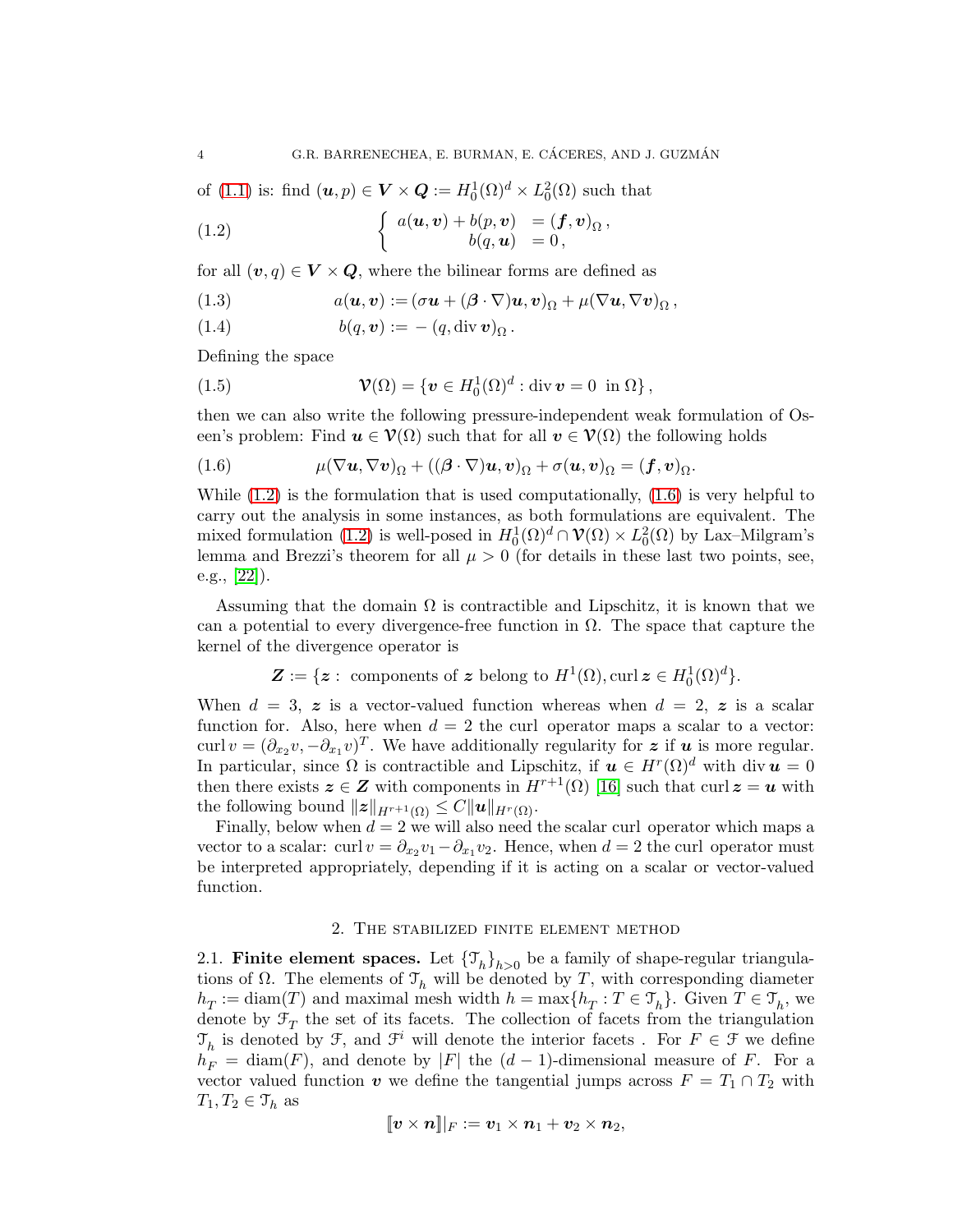where  $v_i = v|_{K_i}$  and  $n_i$  is the unit normal pointing outwards  $T_i$ . If F is a boundary face then we define

$$
[\![ v \times n ]\!] |_{F} := v \times n.
$$

The following broken inner products for regular enough functions  $u, v$  (here  $\mathcal{G} \subset \mathcal{F}$ ) will be needed

(2.1) 
$$
(v, w)_h := \sum_{T \in \mathcal{T}_h} (v, w)_T, \quad \langle v, w \rangle_g := \sum_{F \in \mathcal{G}} \langle v, w \rangle_F
$$

with associated induced norms  $\|\cdot\|_h$ ,  $\|\cdot\|_g$ , respectively. We also consider, for all k, the semi-norms

$$
|u|_{k,h} := \sum_{|\alpha|=k} \|D^{\alpha}u\|_h.
$$

Regarding finite element spaces, we define, for  $s \geq 1$ , the standard piecewise polynomial Lagrange space:

(2.2) 
$$
\boldsymbol{W}_{h}^{s} := \{ \boldsymbol{w} \in H_0^1(\Omega)^d : \boldsymbol{w}|_K \in \mathbb{P}_s(K)^d \text{ for all } K \in \mathcal{T}_h \},
$$

and for  $s \geq 0$ , the DG space

(2.3a) 
$$
\mathbf{D}_h^s := \{ \mathbf{w} \in L^2(\Omega)^3 : \mathbf{w}|_K \in \mathbb{P}_s(K)^3 \text{ for all } K \in \mathcal{T}_h \}, \text{ when } d = 3,
$$

(2.3b) 
$$
\mathbf{D}_h^s := \{ \mathbf{w} \in L^2(\Omega) : \mathbf{w}|_K \in \mathbb{P}_s(K) \text{ for all } K \in \mathcal{T}_h \}, \text{ when } d = 2.
$$

Over the triangulation  $\mathcal{T}_h$ , and for  $k \geq 1$ , we assume that there exist finite element spaces  $V_h \subset H_0^1(\Omega)^d$ ,  $Q_h \subset L_0^2(\Omega)$ , along with the discrete subspace of divergencefree functions arising from the primal weak formulation [\(1.6\)](#page-3-2) of Oseen's problem  $(1.1):$  $(1.1):$ 

(2.4) 
$$
\mathcal{V}_h := \{ \mathbf{v}_h \in V_h : \text{ such that } \text{div } \mathbf{v}_h = 0 \text{ in } \Omega \}.
$$

These spaces must satisfy very similar assumptions to the ones [\[1\]](#page-16-6), (below, and in the rest of the manuscript,  $C$  will denote a positive constant, independent of  $h$  and the viscosity  $\mu$ :

(A1) It holds div  $V_h \subset Q_h$ .

(A2) The pair  $(V_h, Q_h)$  is inf-sup stable.

(A3) The inclusions  $W_h^k \subset V_h \subset W_h^r$  hold for some  $r, k \geq 1$ .

(A4) There exists a finite element space  $\mathbf{Z}_h \subset \mathbf{Z}$  such that curl  $\mathbf{Z}_h = \mathbf{V}_h$ .

(A5) Let  $P_h$  be the orthogonal projection onto  $\mathbf{Z}_h$  defined by

(2.5) 
$$
(\mathbf{v} - \mathbf{P}_h \mathbf{v}, \psi_h)_{\Omega} = 0 \qquad \forall \psi_h \in \mathbf{Z}_h.
$$

Then, the following error estimate holds: for all  $z \in Z$  with components in  $H^{k+2}(\Omega)$  and  $|\alpha| \leq k+1$ , it holds

<span id="page-4-0"></span>
$$
||h^{|\alpha|}\partial^{\alpha}(z-\mathbf{P}_h z)||_h\leq Ch^{k+2}||z||_{k+2,\Omega}.
$$

In fact,  $(A1)$ - $(A4)$  exactly appear as assumptions in [\[1\]](#page-16-6). The Assumption  $(A5)$  is slightly different than the one in [\[1\]](#page-16-6). Here we use the  $L^2$ -projection  $P_h$  instead of minimizing over the space. Additionally, as our goal is to remove bulk stabilization terms and use facet-based stabilization terms instead, the following approximation property involving the spaces  $\mathbf{Z}_h$  and  $\mathbf{D}_h^{r-2}$  is going to be needed for the analysis: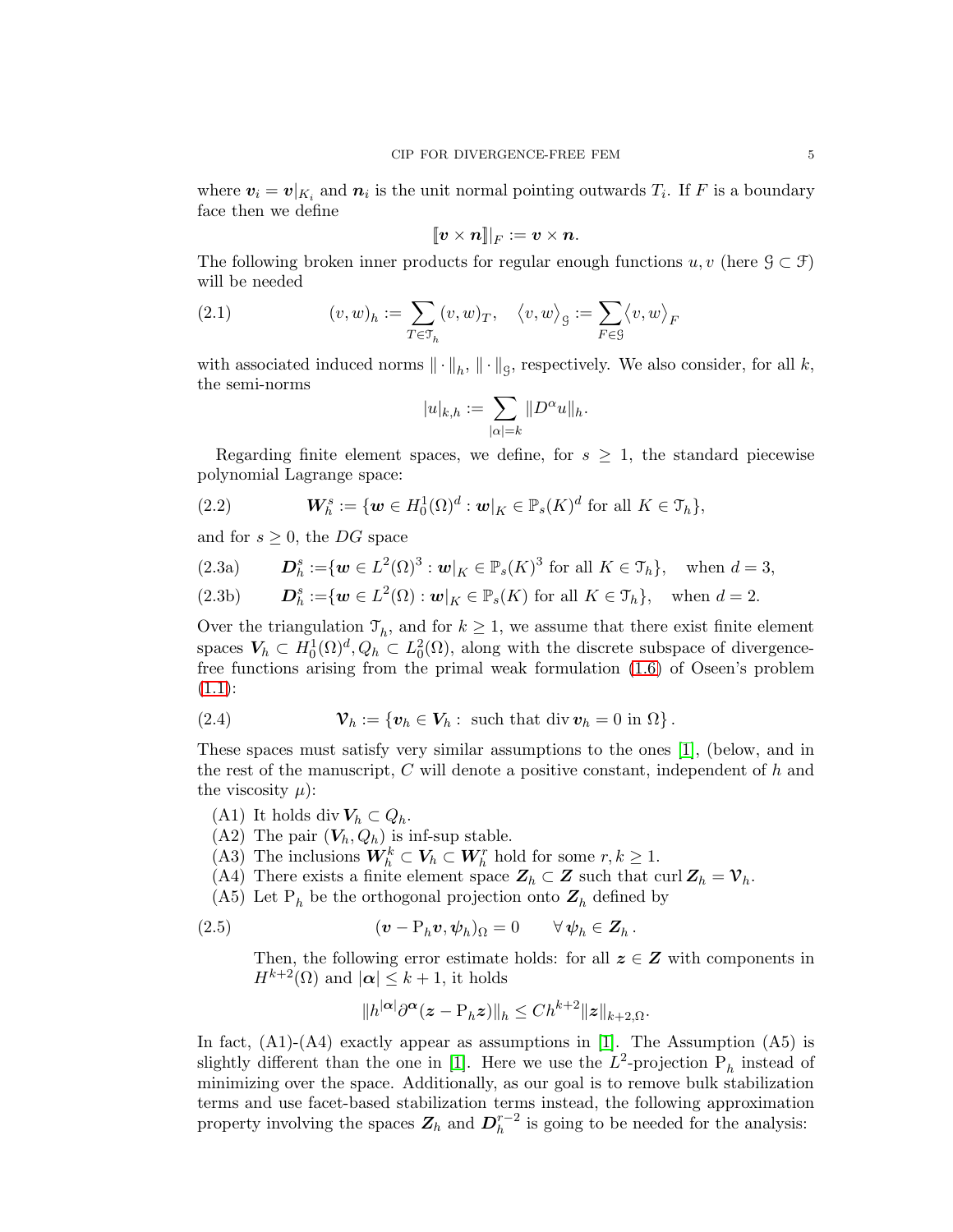(A6) For any  $w_h \in D_h^{r-2}$ , it holds

$$
\inf_{\boldsymbol{m}_h\in \boldsymbol{Z}_h}\|h^{3/2}(\boldsymbol{w}_h-\boldsymbol{m}_h)\|_h\leq C(\|h^2[\![\boldsymbol{w}_h]\!]\|_{\mathcal{F}^i}+\|h^3[\![\nabla \boldsymbol{w}_h]\!]\|_{\mathcal{F}^i}).
$$

2.2. The discrete method. The finite element method analyzed in this work reads as follows: find  $(\boldsymbol{u}_h, p_h) \in \boldsymbol{V}_h \times Q_h$  such that

<span id="page-5-3"></span>(2.6) 
$$
\begin{cases} a(\boldsymbol{u}_h, \boldsymbol{v}_h) + b(p_h, \boldsymbol{v}_h) + S(\boldsymbol{u}_h, \boldsymbol{v}_h) = (f, \boldsymbol{v}_h)_{\Omega} & \forall \boldsymbol{v}_h \in V_h, \\ b(q_h, \boldsymbol{u}_h) = 0 & \forall q_h \in Q_h, \end{cases}
$$

where the bilinear forms  $a$  and  $b$  are defined in  $(1.3)$  and  $(1.4)$ , respectively, and the stabilizing bilinear form S is given by

<span id="page-5-4"></span>(2.7) 
$$
S(\boldsymbol{u}_h, \boldsymbol{v}_h) := ||\boldsymbol{\beta}||_{0,\infty,\Omega}^{-1} \sum_{j=1}^3 \delta_j S_j(\boldsymbol{u}_h, \boldsymbol{v}_h),
$$

where  $S_1$ ,  $S_2$  and  $S_3$  are given by

<span id="page-5-8"></span>(2.8) 
$$
S_1(\boldsymbol{u}_h, \boldsymbol{v}_h) := \langle h^2[\![ (\boldsymbol{\beta} \cdot \nabla) \boldsymbol{u}_h \times \boldsymbol{n} ]\!] , [\![ (\boldsymbol{\beta} \cdot \nabla) \boldsymbol{v}_h \times \boldsymbol{n} ]\!] \rangle_{\mathcal{F}^i},
$$

<span id="page-5-1"></span>(2.9) 
$$
S_2(\boldsymbol{u}_h, \boldsymbol{v}_h) := \langle h^4[\mathbb{B}\boldsymbol{u}_h], [\mathbb{B}\boldsymbol{v}_h]\rangle_{\mathcal{F}^i}, \text{ and}
$$

<span id="page-5-2"></span>(2.10) 
$$
S_3(\boldsymbol{u}_h,\boldsymbol{v}_h) := \langle h^6[\![\nabla \mathfrak{B} \boldsymbol{u}_h]\!], [\![\nabla \mathfrak{B} \boldsymbol{v}_h]\!] \rangle_{\mathfrak{F}^i},
$$

and the stabilization parameters  $\delta_1$ ,  $\delta_2$  and  $\delta_3$  are nondimensional and will be set later on. For equations [\(2.9\)](#page-5-1) and [\(2.10\)](#page-5-2) we define  $(\mathcal{B}w)|_T := \text{curl}((\boldsymbol{\beta} \cdot \nabla)w)|_T$  for each  $T \in \mathcal{T}_h$ . For the analysis we introduce the following mesh-dependent norm

<span id="page-5-5"></span>(2.11) 
$$
\|v\|^2 := \|\sigma^{\frac{1}{2}}v\|_{0,\Omega}^2 + \|\mu^{\frac{1}{2}}\nabla v\|_{0,\Omega}^2 + |v|_S^2,
$$

where  $|\mathbf{v}|_S^2 := S(\mathbf{v}, \mathbf{v})$ . In particular, since div  $\boldsymbol{\beta} = 0$  we have that

(2.12) 
$$
\|\boldsymbol{v}_h\|^2 = (a+S)(\boldsymbol{v}_h, \boldsymbol{v}_h) \qquad \forall \, \boldsymbol{v}_h \in \boldsymbol{V}_h.
$$

In addition, Assumption (A2) ensures the well-posedness of Problem [\(2.6\)](#page-5-3). Moreover, assuming that  $\beta \in W^{3,\infty}(\Omega)^d$ , method [\(2.6\)](#page-5-3) is strongly consistent for smooth enough  $(u, p)$ , this is

<span id="page-5-6"></span><span id="page-5-0"></span>(2.13) 
$$
\begin{cases} a(\boldsymbol{u}-\boldsymbol{u}_h,\boldsymbol{v}_h) + S(\boldsymbol{u}-\boldsymbol{u}_h,\boldsymbol{v}_h) + b(p-p_h,\boldsymbol{v}_h) = 0 & \forall \boldsymbol{v}_h \in V_h, \\ b(q_h,\boldsymbol{u}-\boldsymbol{u}_h) = 0 & \forall q_h \in Q_h. \end{cases}
$$

### <span id="page-5-7"></span>3. Error estimates

To avoid technical diversions, in the analysis below we will assume that the family of meshes  $\{\mathcal{T}_h\}_{h>0}$  is quasi-uniform (nevertheless, all of the results below can be extended to the more general case by arguing locally). In the error analysis, the following local trace inequality will be used repetitively: there exists  $C > 0$  such that for any  $T \in \mathcal{T}_h$ ,  $F \in \mathcal{F}_T$ , and for any  $v \in H^1(T)$ , it holds

(3.1) 
$$
||v||_{0,F} \leq C \Big( h_T^{-\frac{1}{2}} ||v||_{0,T} + h_T^{\frac{1}{2}} |v|_{1,T} \Big).
$$

Also, we recall the inverse inequality: for all nonnegative integers  $\ell, s, m$  such that  $0 \leq \ell \leq s \leq m$  and for all  $q \in \mathbb{P}_m(T)$  there exists  $C > 0$  such that

$$
(3.2) \t\t |q|_{s,T} \leq Ch_T^{\ell-s}|q|_{\ell,T}.
$$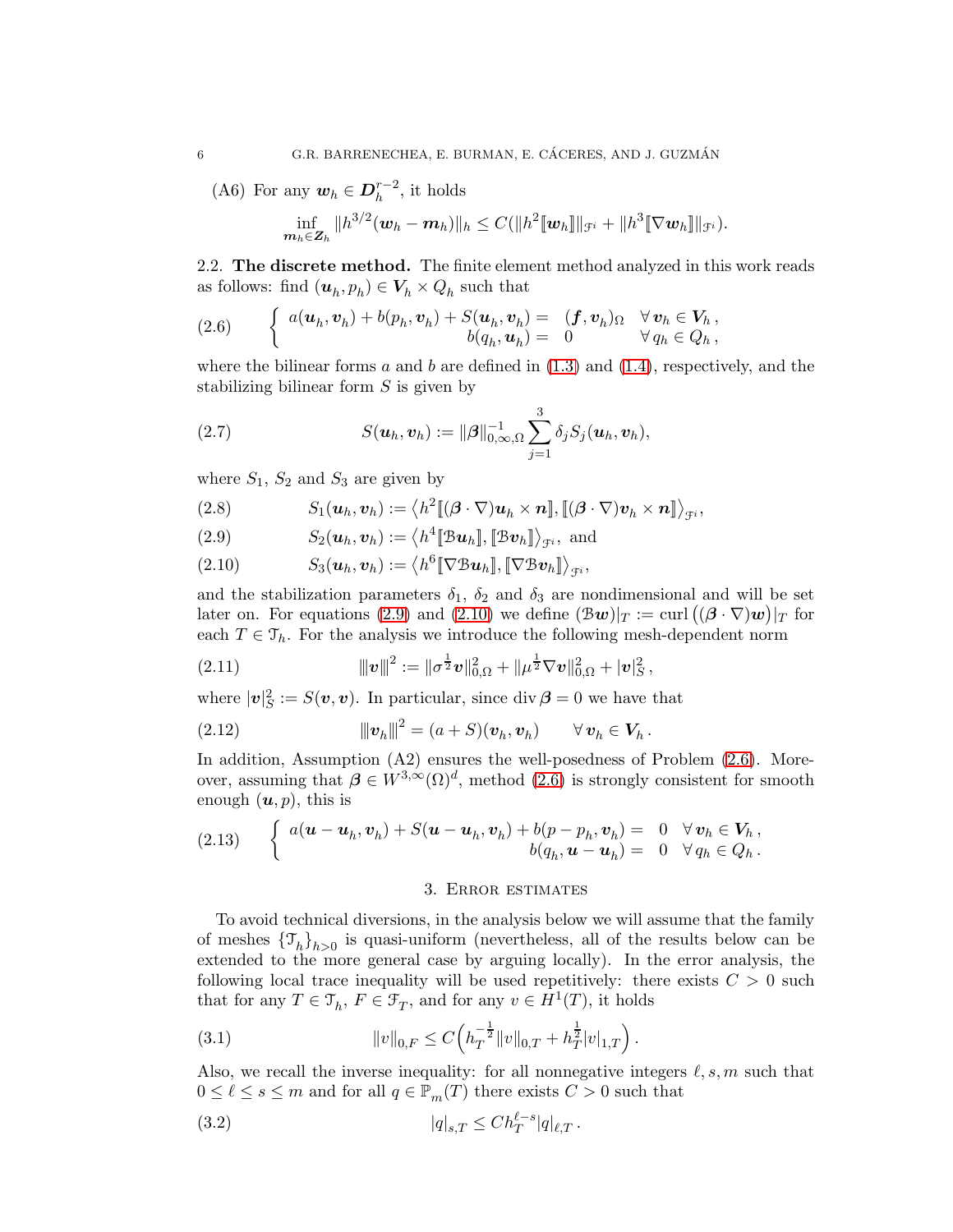Finally, as our goal is to obtain error estimates for the velocity with respect to the mesh size h and the viscosity  $\mu$ , we will not track their dependency on  $\beta$ , or  $\sigma$ . Additionally, and for simplicity, we set the stabilization parameters  $\delta_i$ ,  $j = 1, 2, 3$  in [\(2.7\)](#page-5-4) to 1 throughout this section.

3.1. An error estimate for the velocity. In order to capture all the terms involving the bilinear forms  $a$  and  $S$ , we define the following norm for a regular enough function z:

<span id="page-6-0"></span>(3.3) 
$$
\|z\|_{\star}^{2} := \|\mathrm{curl}\, z\|^{2} + (h+\mu) \sum_{s=0}^{4} h^{2s-4} \|D^{s} z\|_{h}^{2}.
$$

Next, we state that the approximation of  $u$  with respect to the norm  $\| \cdot \|$  given by  $(2.11)$  is as good as the approximation of z with respect to the norm  $\|\cdot\|_{\star}$  given by [\(3.3\)](#page-6-0), which corresponds to the analogue of [\[1,](#page-16-6) Theorem 6].

<span id="page-6-3"></span>**Theorem 3.1.** Let  $u \in H_0^1(\Omega)^d \cap H^3(\Omega)^d$  be the solution to [\(1.1\)](#page-2-0) and let z be its corresponding potential. Let  $(\mathbf{u}_h, p_h)$  be the solution of [\(2.6\)](#page-5-3). In addition, we assume that  $\beta \cdot n = 0$  on  $\partial \Omega$ . Then, the following error estimate holds for a constant C independent of h and  $\mu$ :

(3.4) |||u − u<sup>h</sup> ||| ≤ Ckz − Phzk<sup>⋆</sup>

where  $P_h z$  stands for the  $L^2$  orthogonal projection onto  $Z_h$  defined in [\(2.5\)](#page-4-0).

*Proof.* Let  $e = u - u_h$ ,  $\psi_h = P_h z$  and set  $w_h := \text{curl } \psi_h$ . We note that  $w_h \in V_h$ and then, using the Galerkin orthogonality [\(2.13\)](#page-5-6) we have

<span id="page-6-1"></span>(3.5) 
$$
\|e\|^2 = a(e, u - w_h) + S(e, u - w_h).
$$

We furthemore decompose  $e = e_h + \eta_h$  where  $e_h = w_h - u_h$  and  $\eta_h = u - w_h$ , and then bound the right-hand side of [\(3.5\)](#page-6-1) term by term. For the rest of the proof,  $\epsilon > 0$  is arbitrary and will be chosen later. Using Cauchy–Schwarz's and Young's inequalities, and the definition of the norms  $\|\cdot\|$  and  $\|\cdot\|_{\star}$ , we see that

$$
(3.6) \tS(e, \mathbf{u} - \mathbf{w}_h) \le \epsilon ||\mathbf{e}||^2 + C ||\mathbf{u} - \mathbf{w}_h||^2 \le \epsilon ||\mathbf{e}||^2 + C ||\mathbf{z} - \mathbf{\psi}_h||^2_{\star}.
$$

Then, it only remains to bound  $a(e, u - w_h)$ . By definition

<span id="page-6-2"></span>
$$
(3.7) \ \ a(\boldsymbol{e},\boldsymbol{u}-\boldsymbol{w}_h)=(\sigma \boldsymbol{e},\boldsymbol{u}-\boldsymbol{w}_h)_{\Omega}+(\mu \nabla \boldsymbol{e},\nabla (\boldsymbol{u}-\boldsymbol{w}_h))_{\Omega}+((\boldsymbol{\beta}\cdot\nabla)\boldsymbol{e},\boldsymbol{u}-\boldsymbol{w}_h)_{\Omega}.
$$

To bound the first and second term on the right-hand side of [\(3.7\)](#page-6-2), we use the Cauchy-Schwarz inequality and Young's inequality:

$$
(\sigma \mathbf{e}, \mathbf{u} - \mathbf{w}_h)_{\Omega} + (\mu \nabla \mathbf{e}, \nabla (\mathbf{u} - \mathbf{w}_h))_{\Omega} \leq \epsilon ||\mathbf{e}||^2 + C ||\mathbf{u} - \mathbf{w}_h||^2.
$$

For the last term in [\(3.7\)](#page-6-2), we integrate by parts and obtain

(3.8) 
$$
((\boldsymbol{\beta} \cdot \nabla) \boldsymbol{e}, \boldsymbol{u} - \boldsymbol{w}_h)_{\Omega} = T_1 + T_2,
$$

where

 $T_1:=\big\langle [\![(\boldsymbol{\beta}\cdot\nabla)\boldsymbol{e}\times\boldsymbol{n}]\!],\boldsymbol{z}-\boldsymbol{\psi}_h\big\rangle_{\mathfrak{F}},\quad\text{and}\quad T_2:=(\mathfrak{B}\boldsymbol{e},\boldsymbol{z}-\boldsymbol{\psi}_h)_h.$ 

To bound  $T_1$ , since  $\beta \cdot n = 0$  and  $e = 0$  on  $\partial \Omega$ , we have  $\beta \cdot \nabla e = 0$  on  $\partial \Omega$ , and consequently

$$
\big\langle [\![(\boldsymbol{\beta}\cdot\nabla)\boldsymbol{e}\times\boldsymbol{n}]\!],\boldsymbol{z}-\boldsymbol{\psi}_h\big\rangle_{\!\mathcal{F}}=\big\langle [\![(\boldsymbol{\beta}\cdot\nabla)\boldsymbol{e}\times\boldsymbol{n}]\!],\boldsymbol{z}-\boldsymbol{\psi}_h\big\rangle_{\!\mathcal{F}^i}\,.
$$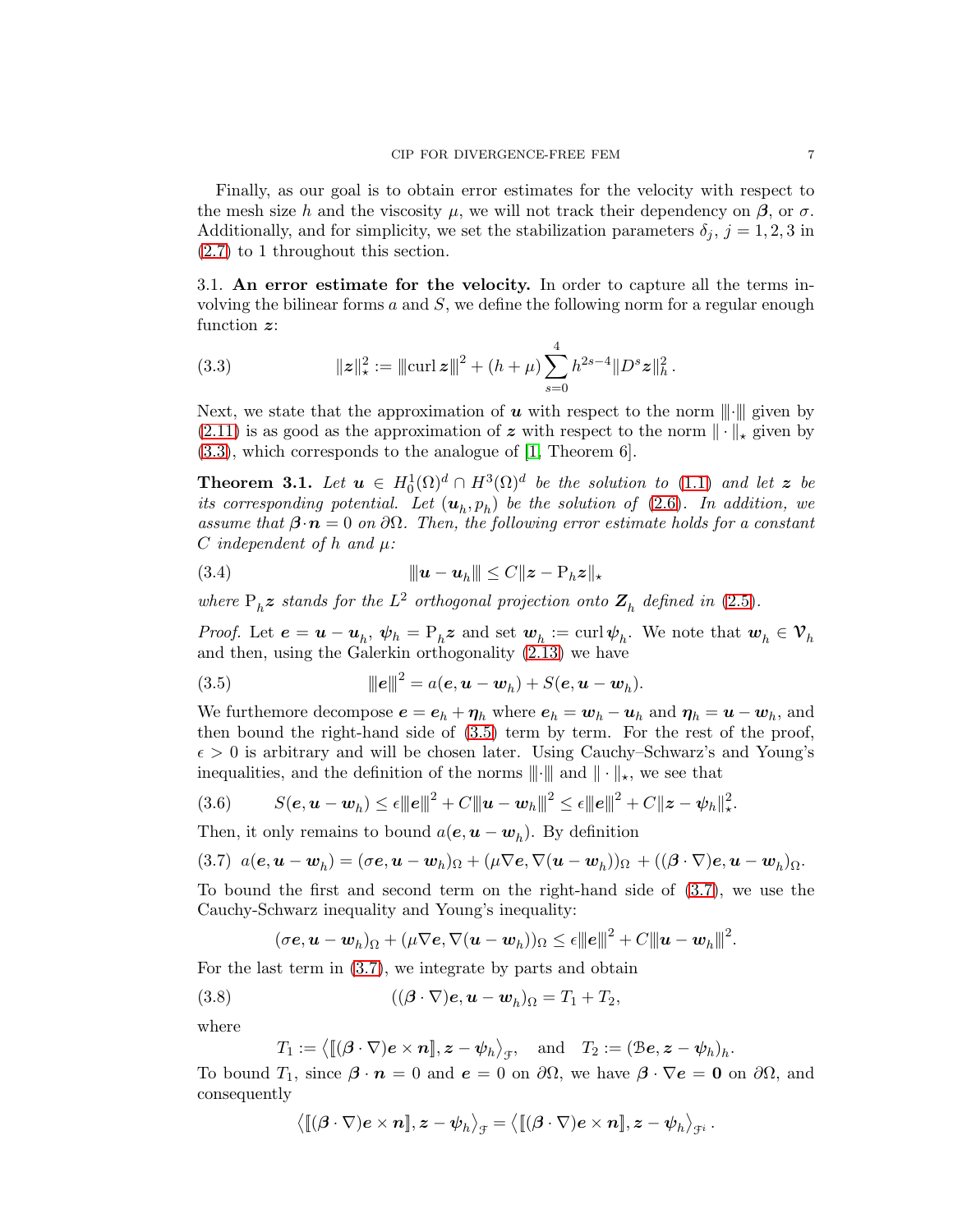Then, we use Young's inequality and the local trace theorem [\(3.1\)](#page-5-7) to get

<span id="page-7-0"></span>(3.9)  
\n
$$
T_1 = \langle [(\boldsymbol{\beta} \cdot \nabla) \boldsymbol{e} \times \boldsymbol{n}], \boldsymbol{z} - \boldsymbol{\psi}_h \rangle_{\mathcal{F}^i} \leq \epsilon \| h [[(\boldsymbol{\beta} \cdot \nabla) \boldsymbol{e} \times \boldsymbol{n}] \|_{\mathcal{F}^i}^2 + C \| h^{-1} (\boldsymbol{z} - \boldsymbol{\psi}_h) \|_{\mathcal{F}^i}^2
$$
\n
$$
\leq \epsilon |\boldsymbol{e}|_S^2 + C \sum_{s=0}^1 h^{2s-3} \| D^s (\boldsymbol{z} - \boldsymbol{\psi}_h) \|_h^2
$$
\n
$$
\leq \epsilon \| \boldsymbol{e} \|^2 + C \| \boldsymbol{z} - \boldsymbol{\psi}_h \|_{\star}^2.
$$

To bound  $T_2$ , we further decompose  $e := e_h + \eta_h$ , where  $e_h = w_h - u_h$  and  $\eta_h :=$  $u - w_h$ . We then write

$$
T_2 = T_3 + T_4,
$$

where

$$
T_3 := (\mathcal{B}\eta_h, z - \psi_h)_h
$$
, and  $T_4 := (\mathcal{B}e_h, z - \psi_h)_h$ .

Then, we have by using Young's inequality and taking the product rule into account that

$$
T_3 = (\text{curl}\left((\boldsymbol{\beta}\cdot\nabla)\boldsymbol{\eta}_h\right), \boldsymbol{z} - \boldsymbol{\psi}_h\right)_h
$$
  
\n
$$
\leq h^3 |(\boldsymbol{\beta}\cdot\nabla)\boldsymbol{\eta}_h|_{1,h}^2 + h^{-3} \|\boldsymbol{z} - \boldsymbol{\psi}_h\|_h^2
$$
  
\n
$$
\leq C ||\boldsymbol{\beta}||_{0,\infty,\Omega}^2 h^3 |\boldsymbol{u} - \boldsymbol{w}_h|_{2,h}^2 + C ||\boldsymbol{\beta}||_{1,\infty,\Omega}^2 h^3 |\boldsymbol{u} - \boldsymbol{w}_h|_{1,h}^2 + h^{-3} ||\boldsymbol{z} - \boldsymbol{\psi}_h||_h^2
$$
  
\n
$$
\leq C ||\boldsymbol{\beta}||_{1,\infty,\Omega}^2 h^3 |\boldsymbol{z} - \boldsymbol{\psi}_h|_{3,h}^2 + C ||\boldsymbol{\beta}||_{1,\infty,\Omega}^2 h^3 |\boldsymbol{z} - \boldsymbol{\psi}_h|_{2,h}^2 + h^{-3} ||\boldsymbol{z} - \boldsymbol{\psi}_h||_h^2
$$
  
\n
$$
\leq C ||\boldsymbol{z} - \boldsymbol{\psi}_h||_{\star}^2.
$$

In order to bound  $T_4$ , we introduce the approximation  $\beta_h$  of  $\beta$  as the lowest order Raviart-Thomas interpolant of  $\beta$  (see, [\[19,](#page-18-16) Chapter 16]), that is, a piecewise constant function that belongs to  $H(\text{div}, \Omega)$ , and that satisfies div  $\beta_h = 0$  in  $\Omega$ . Then, we define  $\mathcal{B}_h$  for any  $T \in \mathcal{T}_h$  by

$$
\mathcal{B}_h \mathbf{w}|_T := \operatorname{curl}\big( (\boldsymbol{\beta}_h \cdot \nabla) \mathbf{w}|_T \big).
$$

Then, we decompose

$$
T_4:=T_5+T_6,
$$

where

$$
T_5 := (\mathcal{B}\boldsymbol{e}_h - \mathcal{B}_h \boldsymbol{e}_h, \boldsymbol{z} - \boldsymbol{\psi}_h)_h \quad \text{and} \quad T_6 := (\mathcal{B}_h \boldsymbol{e}_h, \boldsymbol{z} - \boldsymbol{\psi}_h)_h.
$$

To bound  $T_5$ , we integrate by parts and use that on each element  $T \in \mathcal{T}_h$ , the estimate  $\|\boldsymbol{\beta} - \boldsymbol{\beta}_h\|_{\infty,T} \le Ch_T \|\boldsymbol{\beta}\|_{1,\infty,T}$  holds, local trace and inverse estimates. Also, since we do not track the dependence of error estimates on  $\sigma$ , we have the estimate

$$
(3.10) \|\eta_h\|_h = \|u - w_h\|_h = \|\text{curl}\,(z - \psi_h)\|_h \leq C \|\text{curl}\,(z - \psi_h)\| \leq C \|z - \psi_h\|_{\star}.
$$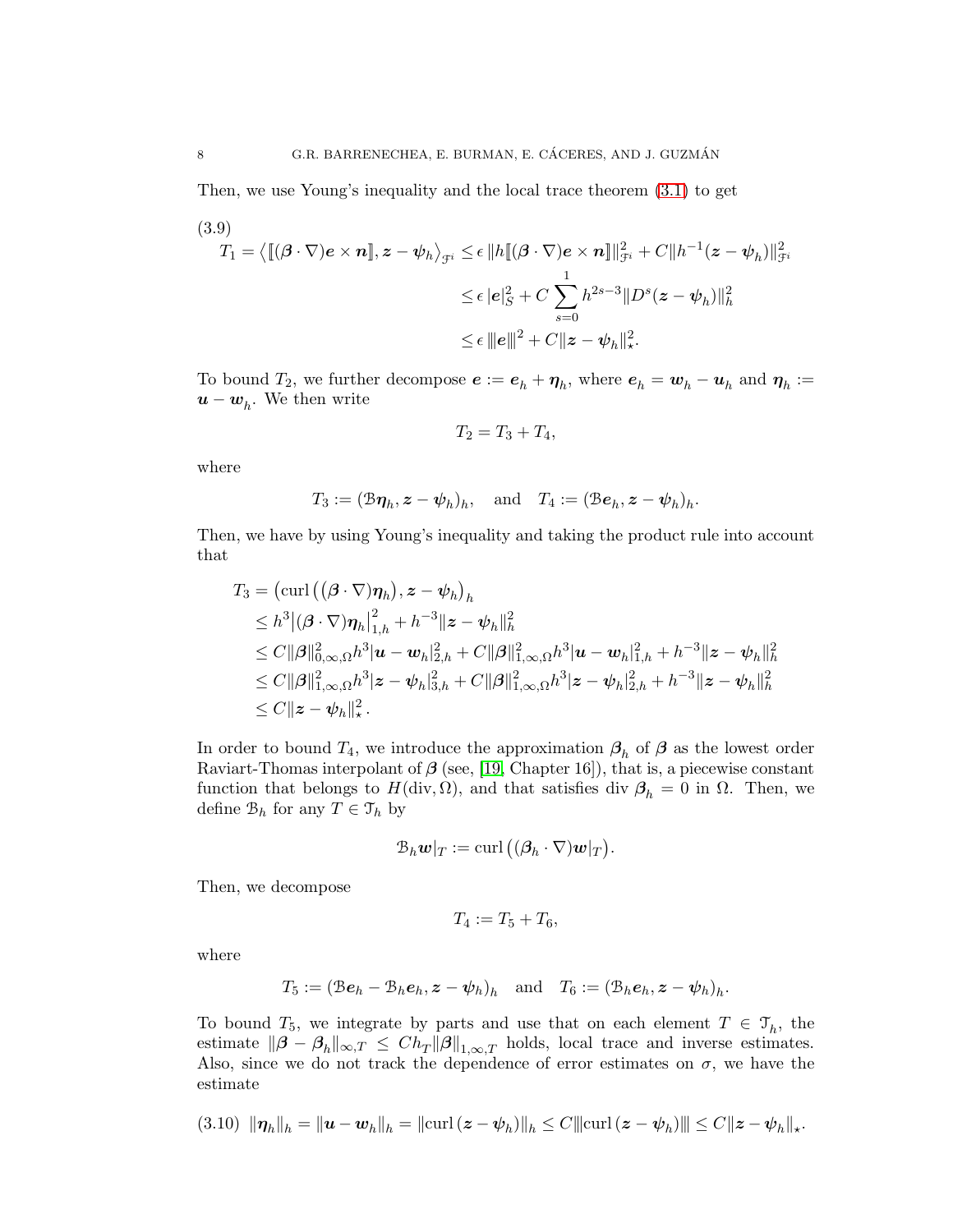Then, using the above and the estimate for  $||h^{-1}(z - \psi_h)||_{h,\mathcal{F}^i}$  already derived in [\(3.9\)](#page-7-0), we arrive at

$$
T_5 = ((\beta - \beta_h) \cdot \nabla e_h, \text{curl} (z - \psi_h))_h + \langle [(\beta - \beta_h) \cdot \nabla e_h \times n], z - \psi_h \rangle_{\mathcal{F}^i}
$$
  
\n
$$
\leq Ch ||\beta||_{1,\infty,\Omega} ||\nabla e_h||_h ||z - \psi_h||_h + Ch^2 ||\beta||_{1,\infty,\Omega} ||\nabla e_h||_{h,\mathcal{F}^i} ||h^{-1}(z - \psi_h)||_{\mathcal{F}^i}
$$
  
\n
$$
\leq C ||e_h||_h ||z - \psi_h||_h + Ch^{1/2} ||e_h||_h ||h^{-1}(z - \psi_h)||_{\mathcal{F}^i}
$$
  
\n
$$
\leq C ||e_h||_h ||z - \psi_h||_h + Ch^{1/2} ||e_h||_h ||z - \psi_h||_h
$$
  
\n
$$
\leq C (||e||_h + ||\eta_h||_h) ||z - \psi_h||_h
$$
  
\n
$$
\leq \epsilon ||e||^2 + C ||z - \psi_h||_h^2.
$$

To bound  $T_6$  we observe that since  $\psi_h = \mathrm{P}_h \boldsymbol{z}$  and  $\mathrm{P}_h$  is the  $L^2$  orthogonal projection onto  $\mathbf{Z}_h$ , we have for any  $\mathbf{m}_h \in \mathbf{Z}_h$  that

$$
T_6 = (\mathcal{B}_h \mathbf{e}_h, \mathbf{z} - \boldsymbol{\psi}_h)_h
$$
  
=  $(\mathcal{B}_h \mathbf{e}_h - \mathbf{m}_h, \mathbf{z} - \boldsymbol{\psi}_h)_h$   
 $\leq ||h^{3/2}(\mathcal{B}_h \mathbf{e}_h - \mathbf{m}_h)||_h ||h^{-3/2}(\mathbf{z} - \boldsymbol{\psi}_h)||_h.$ 

Therefore, taking the infimum over  $m_h \in Z_h$ , we get

$$
T_6 \leq \inf_{\mathbf{m}_h \in \mathbf{Z}_h} \|h^{3/2} (\mathcal{B}_h \mathbf{e}_h - \mathbf{m}_h) \|_h \|h^{-3/2}(\mathbf{z} - \mathbf{\psi}_h)\|_h,
$$

and using that  $\mathcal{B}_h e_h \in \mathbf{D}_h^{r-2}$  and Assumption (A6), we have that

$$
T_6 \leq C(||h^2[\mathbb{B}_h \mathbf{e}_h]]||_{\mathcal{F}^i} + ||h^3[\nabla \mathbb{B}_h \mathbf{e}_h]]||_{\mathcal{F}^i})||h^{-3/2}(\mathbf{z} - \psi_h)||_h.
$$

In order to bound the jump terms from the above estimate, we add and substract B and use local trace inequalities. We will need to bound  $|(\mathcal{B} - \mathcal{B}_h)e_h|_{\ell,h}$  for  $\ell = 0, 1, 2$ . To do so, we use the product rule and inverse estimates repeatedly. Since  $\beta_h$  is piecewise constant, we have that

$$
\|(\mathcal{B}-\mathcal{B}_h)\boldsymbol{e}_h\|_h \leq C \|\boldsymbol{\beta}\|_{1,\infty,\Omega} |\boldsymbol{e}_h|_{1,h} + C \|\boldsymbol{\beta}-\boldsymbol{\beta}_h\|_{0,\infty,\Omega} |\boldsymbol{e}_h|_{2,h} \leq C h^{-1} \|\boldsymbol{\beta}\|_{1,\infty,\Omega} \|\boldsymbol{e}_h\|_h.
$$

Similarly, we have that

$$
|(\mathcal{B}-\mathcal{B}_h)e_h|_{1,h} \leq C \|\boldsymbol{\beta}\|_{2,\infty,\Omega} |e_h|_{1,h} + C \|\boldsymbol{\beta}\|_{1,\infty,\Omega} |e_h|_{2,h} + C \|\boldsymbol{\beta}-\boldsymbol{\beta}_h\|_{0,\infty,\Omega} |e_h|_{3,h}
$$
  

$$
\leq C h^{-2} \|\boldsymbol{\beta}\|_{2,\infty,\Omega} \|e_h\|_h.
$$

More generally, we have for  $\ell = 0, 1, 2$  that

<span id="page-8-0"></span>(3.11) 
$$
|(\mathcal{B} - \mathcal{B}_h)e_h|_{\ell,h} \leq Ch^{-1-\ell} \|\boldsymbol{\beta}\|_{1+\ell,\infty,\Omega} \|e_h\|_h.
$$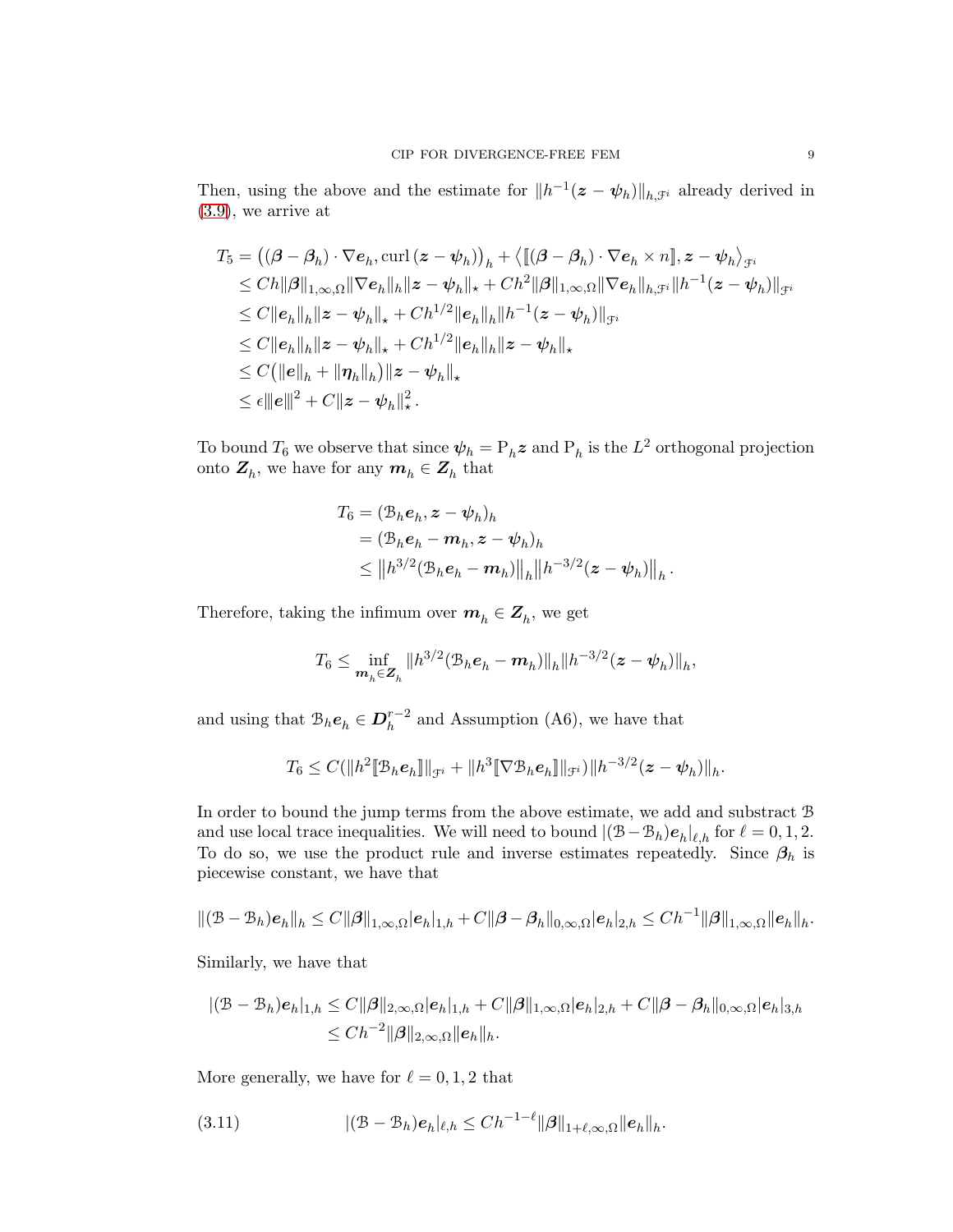Therefore, by local trace estimates and [\(3.11\)](#page-8-0), we get

$$
(3.12)
$$
\n
$$
||h^{2}[\mathcal{B}_{h}e_{h}]]||_{\mathcal{F}^{i}}^{2} + ||h^{3}[\nabla \mathcal{B}_{h}e_{h}]]||_{\mathcal{F}^{i}}^{2}
$$
\n
$$
\leq C||h^{2}[(\mathcal{B} - \mathcal{B}_{h})e_{h}]]||_{\mathcal{F}^{i}}^{2} + C||h^{3}[\nabla(\mathcal{B} - \mathcal{B}_{h})e_{h}]]||_{\mathcal{F}^{i}}^{2} + C|e_{h}|_{S}^{2}
$$
\n
$$
\leq C||h^{3/2}(\mathcal{B} - \mathcal{B}_{h})e_{h}||_{h}^{2} + C|h^{5/2}(\mathcal{B} - \mathcal{B}_{h})e_{h}||_{1,h}^{2}
$$
\n
$$
+ C||h^{5/2}\nabla(\mathcal{B} - \mathcal{B}_{h})e_{h}||_{h}^{2} + C|h^{7/2}\nabla(\mathcal{B} - \mathcal{B}_{h})e_{h}||_{1,h}^{2} + C|e_{h}|_{S}^{2}
$$
\n
$$
\leq C||e||\mathcal{B}||_{3,\infty,\Omega}||e_{h}||_{h}^{2} + C|e_{h}|_{S}^{2}
$$
\n
$$
\leq C||e_{h}||
$$
\n
$$
\leq C||e|| + C||\eta_{h}||
$$
\n
$$
\leq C||e|| + C||z - \psi_{h}||_{*}.
$$

Therefore, using Young's inequality, we arrive at

$$
T_6 \leq \epsilon ||e||^2 + C ||z - \psi_h||_*^2.
$$

Hence, inserting the bounds for  $T_1, \ldots, T_6$  into [\(3.5\)](#page-6-1) yields

$$
||||e||||^2 \leq C\epsilon ||||e||||^2 + C||z - \psi_h||_*^2.
$$

Taking  $\epsilon$  sufficiently small and re-arranging terms finishes the proof.

As a consequence of the above result, the following estimate follows from (A5) and (A6) assuming that the solution  $\mathbf{u} \in H_0^1(\Omega)^d \cap H^{k+1}(\Omega)^d$ :

(3.13) 
$$
\|u - u_h\| \leq Ch^k(h^{\frac{1}{2}} + \mu^{\frac{1}{2}})\|u\|_{k+1,\Omega},
$$

where the constant  $C > 0$  is independent of h and  $\mu$ . In the convection-dominated case  $\mu \leq C h$ , the above estimate gives, in particular, an  $O(h^{k+\frac{1}{2}})$  error estimate for the  $L^2(\Omega)$ -norm of the velocity error. In addition, this estimate is pressure robust.

3.2. An error estimate for the pressure. For regular enough solutions, that is, at least  $H^3(\Omega)^d$  for the velocity, we prove an error approximation to the discrete pressure that depends on the velocity error estimate only, making it pressure-robust. We denote by  $\pi_h: L^2(\Omega) \to Q_h$  the orthogonal projector onto  $Q_h$ , and prove the analogue of [\[1,](#page-16-6) Theorem 8] for the present stabilization terms.

Theorem 3.2. Assume the hypotheses of Theorem [3.1](#page-6-3) hold. Then, there exists  $C > 0$ , independent of h and  $\mu$ , such that

<span id="page-9-1"></span>(3.14) 
$$
\|\pi_h p - p_h\|_{0,\Omega} \leq C\left(1 + \mu^{\frac{1}{2}} + h^{\frac{1}{2}}\right) \|\boldsymbol{u} - \boldsymbol{u}_h\|.
$$

*Proof.* Because the pair  $(V_h, Q_h)$  is inf-sup stable due to assumption (A2), we guarantee the existence of  $x_h \in V_h$  such that

<span id="page-9-0"></span>(3.15) 
$$
\text{div } \mathbf{x}_h = \pi_h p - p_h \quad \text{and} \quad \|\nabla \mathbf{x}_h\|_{0,\Omega} \le C \|\pi_h p - p_h\|_{0,\Omega},
$$

where C depends only on  $\Omega$ . So, using both statements in [\(3.15\)](#page-9-0), Assumption (A1), the  $L^2(\Omega)$ -orthogonality property of  $\pi_h$ , and the first equation from the Galerkin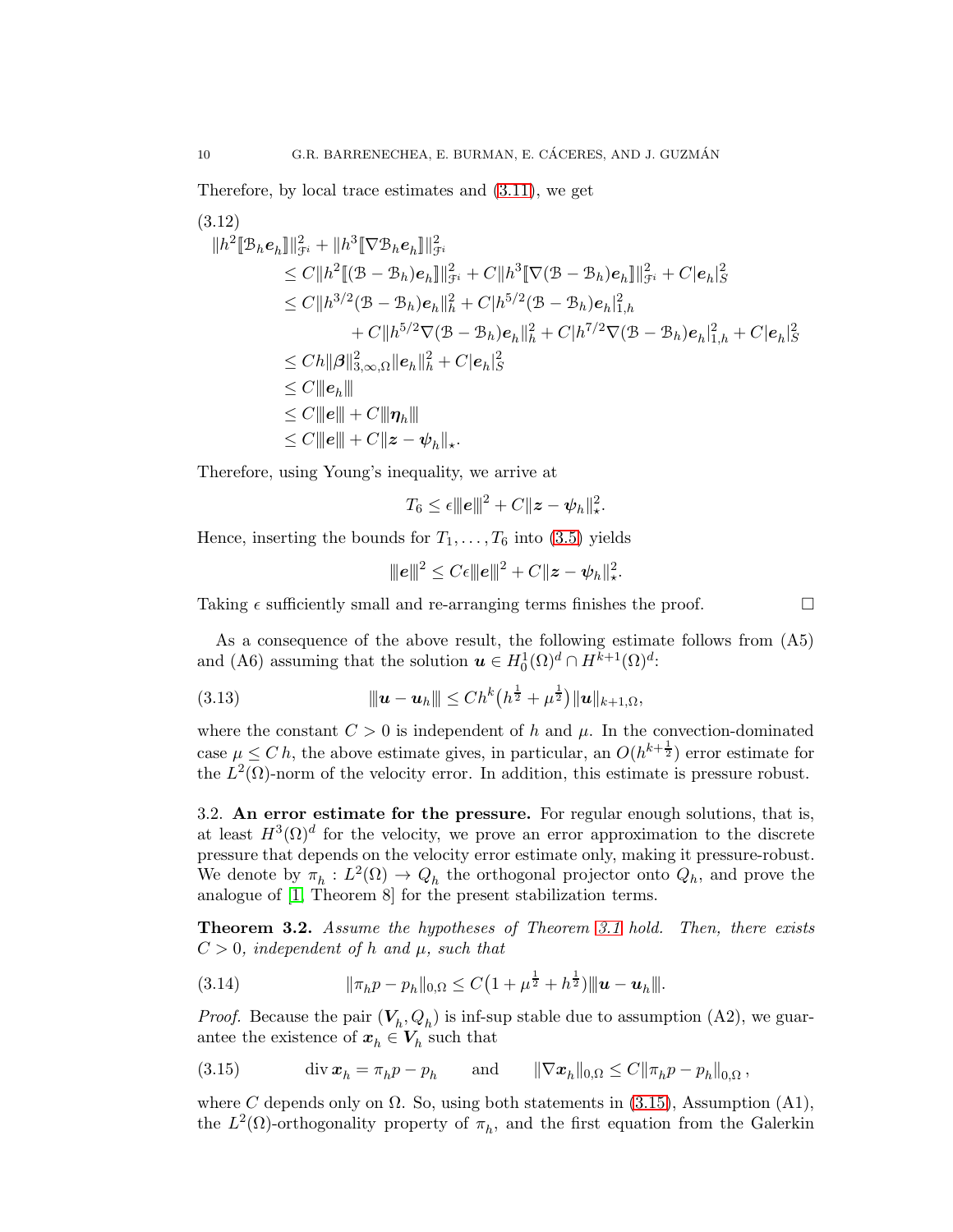orthogonality [\(2.13\)](#page-5-6) for  $v_h = x_h$ , we get

$$
\|\pi_h p - p_h\|_{0,\Omega}^2 = (\pi_h p - p_h, \operatorname{div} \mathbf{x}_h)_{\Omega}
$$
  
\n
$$
= (p - p_h, \operatorname{div} \mathbf{x}_h)_{\Omega}
$$
  
\n
$$
= a(\mathbf{u} - \mathbf{u}_h, \mathbf{x}_h) + S(\mathbf{u} - \mathbf{u}_h, \mathbf{x}_h)
$$
  
\n
$$
\leq C \|\mathbf{u} - \mathbf{u}_h\| \|\mathbf{x}_h\| - ((\beta \cdot \nabla)\mathbf{x}_h, \mathbf{u} - \mathbf{u}_h)_{\Omega}
$$

Therefore, according to [\(3.14\)](#page-9-1), it only remains to estimate  $||x_h||$  in terms of the error  $\|\pi_h p - p_h\|_{0,\Omega}$ . By the definition of the norm  $\|\cdot\|$  and the Poincaré inequality, and the fact that we dependency of  $\sigma$  on the constant  $C > 0$  is not being tracked, we have that

<span id="page-10-3"></span>(3.16) 
$$
C \|\bm{x}_h\| \leq (1 + \mu^{\frac{1}{2}}) \|\pi_h p - p_h\|_{0,\Omega} + |\bm{x}_h|_{S},
$$

so that we only have to estimate  $|\mathbf{x}_h|$ s in terms of  $||\pi_h p - p_h||_{0,\Omega}$ . Recalling the definition of  $S_j$ ,  $j = 1, 2, 3$  given by  $(2.8)$ – $(2.10)$ , we have by the trace and inverse inequalities that

$$
S_1(\boldsymbol{x}_h, \boldsymbol{x}_h) \le C \sum_{T \in \mathcal{T}_h} (h_T \| (\boldsymbol{\beta} \cdot \nabla) \boldsymbol{x}_h \|_{0,T}^2 + h_T^3 | (\boldsymbol{\beta} \cdot \nabla) \boldsymbol{x}_h \|_{1,T}^2)
$$
  
\n
$$
\le C \sum_{T \in \mathcal{T}_h} (h_T \| \boldsymbol{\beta} \|_{0,\infty,T} \| \nabla \boldsymbol{x}_h \|_{0,T}^2 + h_T (1 + h_T^2) \| \boldsymbol{\beta} \|_{1,\infty,T}^2 \| \nabla \boldsymbol{x}_h \|_{0,T}^2)
$$
  
\n(3.17) 
$$
\le C h \| \nabla \boldsymbol{x}_h \|_h^2 \le C h \| \pi_h p - p_h \|_{0,\Omega}^2.
$$

<span id="page-10-1"></span>For  $S_2$ , we similarly have that

$$
S_2(\boldsymbol{x}_h, \boldsymbol{x}_h) \le C \sum_{T \in \mathcal{T}_h} (h_T^3 | (\boldsymbol{\beta} \cdot \nabla) \boldsymbol{x}_h |_{1,T}^2 + h_T^5 | (\boldsymbol{\beta} \cdot \nabla) \boldsymbol{x}_h |_{2,T}^2)
$$
  
\n
$$
\le C \sum_{T \in \mathcal{T}_h} ||\boldsymbol{\beta}||_{2,\infty,T}^2 (h_T ||\nabla \boldsymbol{x}_h||_{0,T}^2 + h_T^3 ||\nabla \boldsymbol{x}_h||_{1,T}^2 + h_T^5 ||\nabla \boldsymbol{x}_h||_{2,T}^2)
$$
  
\n
$$
\le C ||\boldsymbol{\beta}||_{2,\infty,\Omega} \sum_{T \in \mathcal{T}_h} (h_T + h_T^3 + h_T^5) ||\nabla \boldsymbol{x}_h||_{0,T}^2
$$
  
\n(3.18) 
$$
\le C h ||\nabla \boldsymbol{x}_h||_h^2 \le C h ||\pi_h p - p_h||_{0,\Omega}^2.
$$

<span id="page-10-0"></span>Finally, and proceeding similarly as in [\(3.18\)](#page-10-0),

$$
S_3(\boldsymbol{x}_h, \boldsymbol{x}_h) \le C \sum_{T \in \mathcal{T}_h} \left( h_T^5 | (\boldsymbol{\beta} \cdot \nabla) \boldsymbol{x}_h |_{2,T}^2 + h_T^7 | (\boldsymbol{\beta} \cdot \nabla) \boldsymbol{x}_h |_{3,T}^2 \right)
$$
  
\n
$$
\le C ||\boldsymbol{\beta}||_{3,\infty,\Omega} \sum_{T \in \mathcal{T}_h} (h_T + h_T^3 + h_T^5 + h_T^7) ||\nabla \boldsymbol{x}_h||_{0,T}^2
$$
  
\n(3.19)  
\n
$$
\le C h ||\nabla \boldsymbol{x}_h||_h^2 \le C h ||\pi_h p - p_h||_{0,\Omega}^2.
$$

<span id="page-10-2"></span>Putting estimates  $(3.17)$ – $(3.19)$  together, we obtain

$$
|\boldsymbol{x}_h|_S \le Ch^{\frac{1}{2}} \|\pi_h p - p_h\|_{0,\Omega},
$$

1

and combining this with  $(3.16)$ , we have the desired result.

.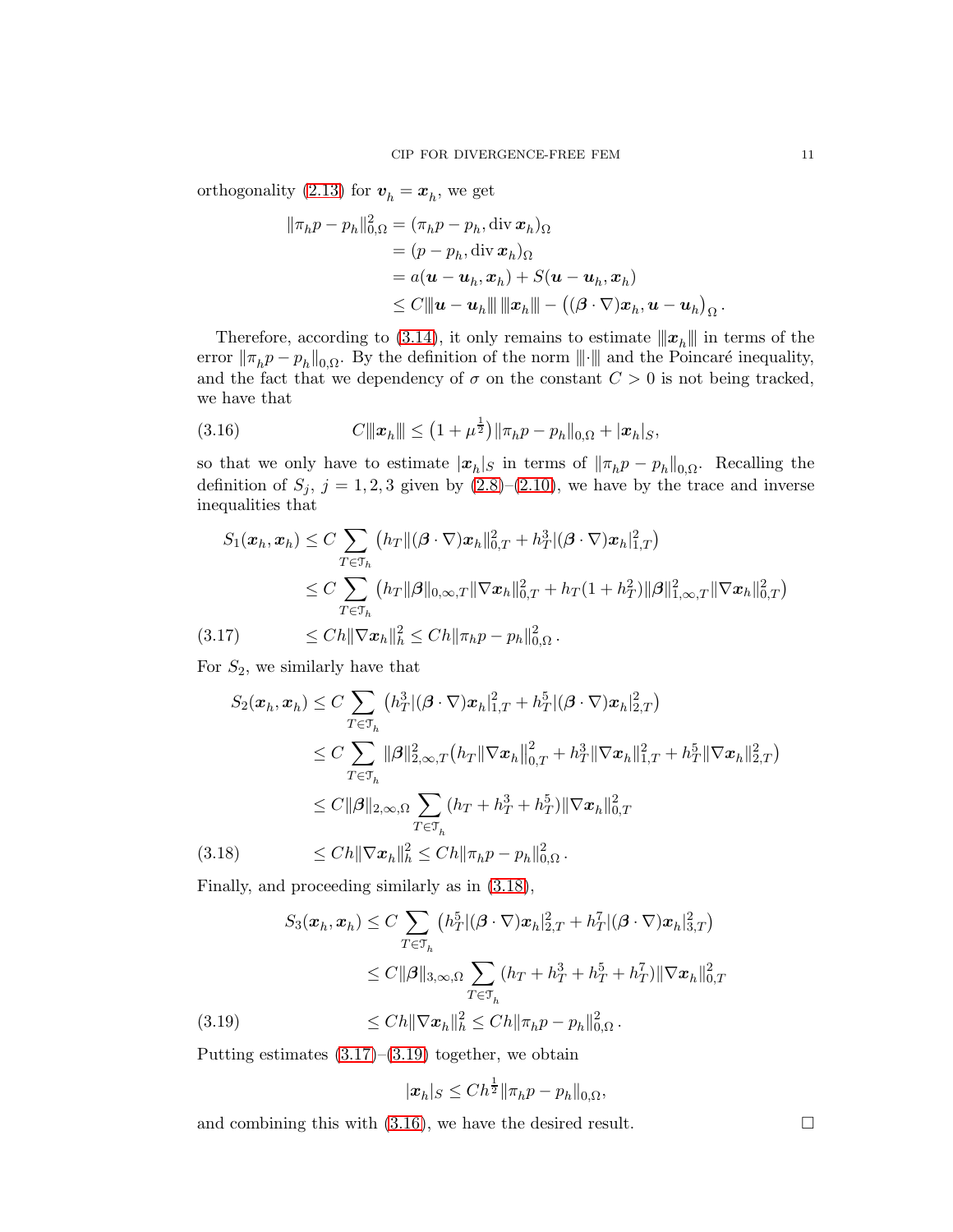## <span id="page-11-0"></span>4. VERIFYING ASSUMPTIONS  $(A1)–(A6)$  for the lowest order Scott–Vogelius elements on Clough-Tocher triangulations

In this section we will verify  $(A1)-(A6)$ , for the Scott–Vogelius finite element spaces on Clough-Tocher triangulations. To obtain a Clough-Tocher triangulation, we start with a shape-regular family of meshes  $\{\tilde{\mathcal{T}}_h\}_{h>0}$ . Then, we refine each mesh by adding the barycenter of each triangle to the set of vertices and connecting it to the vertices of that triangle. We denote the resulting mesh by  $\{\mathcal{T}_h\}_{h>0}$ . The elements of  $\tilde{\mathcal{T}}_h$  will be named macro-elements and will be denoted by K, while the elements of  $\mathfrak{T}_h$  will be denoted by T. The meshes  $\mathfrak{T}_h$  are used in the analysis above and numerical experiments in Section [5.](#page-14-0)



FIGURE 1. Initial mesh  $\tilde{\mathcal{T}}_h$  (left) and its barycentric refinement  $\mathcal{T}_h$ (right).

Let us first define the velocity and pressure spaces for  $k \geq 2$ :

$$
\mathbf{V}_h^k := \mathbf{W}_h^k = \{ \mathbf{v} \in H_0^1(\Omega)^2 : \mathbf{v}|_T \in \mathbb{P}_k(T)^2, \forall T \in \mathcal{T}_h \}
$$
  

$$
Q_h^{k-1} := \{ q \in L_0^2(\Omega) : q|_T \in \mathbb{P}_{k-1}(T), \forall T \in \mathcal{T}_h \}.
$$

The potential space is given by

$$
\mathbf{Z}_{h}^{k+1} = \left\{ \mathbf{z}_{h} \in C^{1}(\Omega) : \mathbf{z}_{h} |_{K} \in Z_{k+1}(K) \text{ for all } K \in \tilde{\mathfrak{I}}_{h} \right\},\
$$

where

$$
D_m(K) := \{ p \in L^2(K) : p|_T \in \mathbb{P}_m(T) \text{ for all } T \in \mathcal{T}_h \text{ such that } T \subset K \}, \text{ and}
$$
  

$$
Z_m(K) := D_m(K) \cap C^1(K).
$$

We argue here that the triple  $Z_h = Z_h^{k+1}$  $\bm{V}_h^{k+1}, \bm{V}_h = \bm{V}_h^{k}, Q_h = Q_h^{k-1}$  $h^{k-1}$  satisfies Assumptions (A1)-(A6). The Assumptions (A1)-(A4) were already discussed for these spaces in [\[1\]](#page-16-6). Assumption (A5) can be proved if we assume for instance that  $\tilde{\mathcal{T}}_h$  is quasiuniform. Indeed, in this case we can use inverse estimates, the stability of the  $L^2$ projection, and (A5) from [\[1\]](#page-16-6).

The remaining Assumption (A6) follows from a slightly more general result.

<span id="page-11-1"></span>**Lemma 4.1.** Let  $m \geq 3$ . There exists  $C > 0$ , independent of h, such that for all  $w_h \in D_h^m$ , it holds

$$
\inf_{\substack{\bm{m}_h\in \mathbf{Z}_h^m}}\|h^{3/2}(\bm{w}_h-\bm{m}_h)\|_h\leq C(\|h^2[\![\bm{w}_h]\!]\|_{\mathcal{F}^i}+\|h^3[\![\nabla \bm{w}_h]\!]\|_{\mathcal{F}^i}).
$$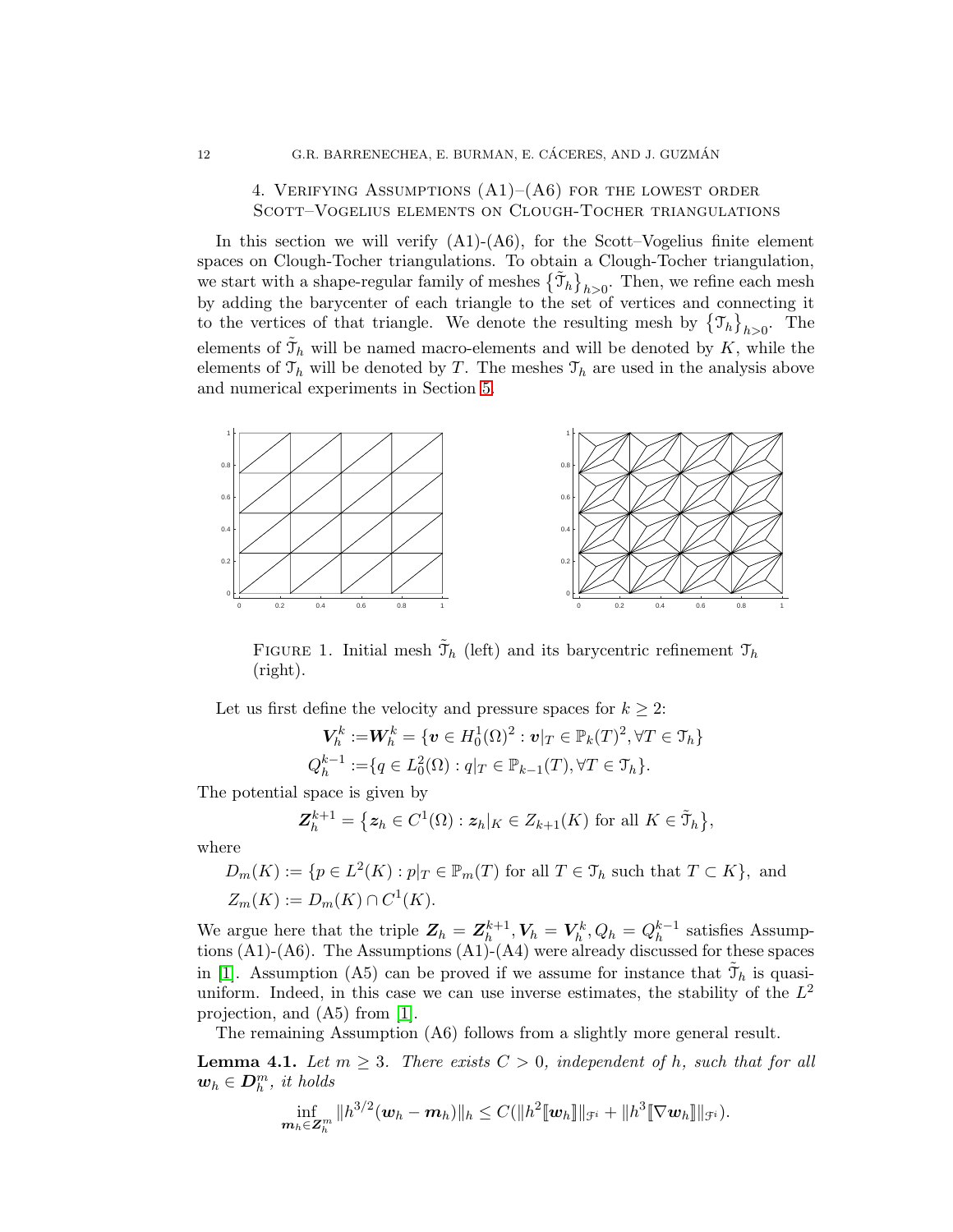We sketch the proof only for the lowest order case  $m = 3$  since this will allow us to keep notation to a minimum. The proof of the higher order cases is very similar. Our result is a slight generalization to a result found in [\[21\]](#page-18-19). The only difference is that  $w_h|_K \in \mathbb{P}_m(K)$  in [\[21\]](#page-18-19) instead of  $D_m(K)$ . Naturally, our proof will follow closely the corresponding proof in [\[21\]](#page-18-19).

To this end, we will need the degrees of freedom for  $Z_3(K)$ . We recall that  $\mathcal F$ denotes the set of edges of the mesh  $\mathfrak{T}_h$ . For a macro–element  $K \in \tilde{\mathfrak{T}}_h$ , we let

$$
\mathcal{E}_h^i(K) := \{ e \in \mathcal{F} : e \subset K \text{ and } e \not\subset \partial K \}.
$$

We let  $\mathcal{V}_h(\tilde{\mathcal{T}}_h)$  denote all the vertices of the mesh  $\tilde{\mathcal{T}}_h$  and  $\mathcal{M}_h(\tilde{\mathcal{T}}_h)$  all the midpoints of all the edges of  $\tilde{\mathcal{T}}_h$ . Furthermore, we denote by  $\mathcal{V}_h(K)$  the three vertices of K, and by  $\mathcal{M}_h(K)$  the three mid-points of the three edges of K.

A function  $z_h \in Z_3(K)$  is uniquely determined by the following degrees of freedom:

- a)  $z_h(x)$  for  $x \in \mathcal{V}_h(K)$ .
- b)  $\nabla z_h(x)$  for  $x \in \mathcal{V}_h(K)$ .
- <span id="page-12-0"></span>c)  $\nabla z_h(\mathbf{x})\mathbf{n}$  for  $\mathbf{x} \in \mathcal{M}_h(K)$ .

We will use the following broken norm  $\|\cdot\|_{h,K}$  for  $K \in \tilde{\mathcal{T}}_h$  in what follows:

(4.1) 
$$
\|v\|_{h,K}^2 := \sum_{\{T \in \mathcal{T}_h : T \subset K\}} \|v\|_{0,T}^2.
$$

A result regarding equivalence on  $D_3(K)$  between the norm [\(4.1\)](#page-12-0) and a norm involving jumps over interior facets and the degrees of freedom arising from  $Z_3(K)$ will be needed for the subsequent analysis. Given  $x \in K$  and  $w_h \in D_3(K)$ , we set  $\hat{x} = x/h_K$  and  $\hat{w}_h(\hat{x}) = w_h(x)$ . Then, we observe that the functional

$$
\begin{aligned} \|\hat{\boldsymbol{w}}_h\|^2_{D_3(\hat{K})} := & \|\llbracket \hat{\boldsymbol{w}}_h \rrbracket\|^2_{\mathcal{E}^i_h(\hat{K})} + \|\llbracket \nabla \hat{\boldsymbol{w}}_h \rrbracket\|^2_{\mathcal{E}^i_h(\hat{K})} \\ &+ \sum_{\hat{\boldsymbol{x}} \in \mathcal{V}_h(\hat{K})} \sum_{\{\hat{T} \subset \hat{K} : \hat{\boldsymbol{x}} \in \hat{T}\}} \left|\hat{\boldsymbol{w}}_h\right|_{\hat{T}}(\hat{\boldsymbol{x}})\right|^2 + \left| \nabla \hat{\boldsymbol{w}}_h\right|_{\hat{T}}(\hat{\boldsymbol{x}}) \big|^2 \\ &+ \sum_{\hat{\boldsymbol{x}} \in \mathcal{M}_h(\hat{K})} \left| \nabla \hat{\boldsymbol{w}}_h\right|_{\hat{K}}(\hat{\boldsymbol{x}}) \boldsymbol{n} \big|^2, \end{aligned}
$$

is a norm over  $D_3(\hat{K})$ . Indeed, if  $[\![\hat{\bm{w}}_h]\!]$  and  $[\![\nabla \hat{\bm{w}}_h]\!]$  vanish on all the edges of  $\mathcal{E}^i_h(\hat{K})$ then  $\hat{\mathbf{w}}_h \in Z_3(K)$ . Moreover, if the other terms appearing in the definition of  $\|\hat{\bm{w}}_h\|_{D_3(\hat{K})}$  vanish then given the degrees of freedom of  $Z_3(\hat{K})$ ,  $\hat{\bm{w}}_h$  vanishes.

By scaling we have

$$
\|\boldsymbol{w}_h\|^2_{h,K}=h_K^2\|\hat{\boldsymbol{w}}_h\|^2_{h,\hat{K}},
$$

and by the equivalence of norms on the finite dimensional space  $D_3(\hat{K})$  we have

$$
\|\hat{\bm{w}}_h\|_{h,\hat{K}}^2 \leq C_{\hat{K}} \|\hat{\bm{w}}_h\|_{D_3(\hat{K})}^2.
$$

We assume that the constants  $C_{\hat{K}}$  are uniformly bounded over all  $K \in \tilde{\mathcal{T}}_h$  as is commonly done; see for example [\[18\]](#page-18-20). We therefore have the following estimate for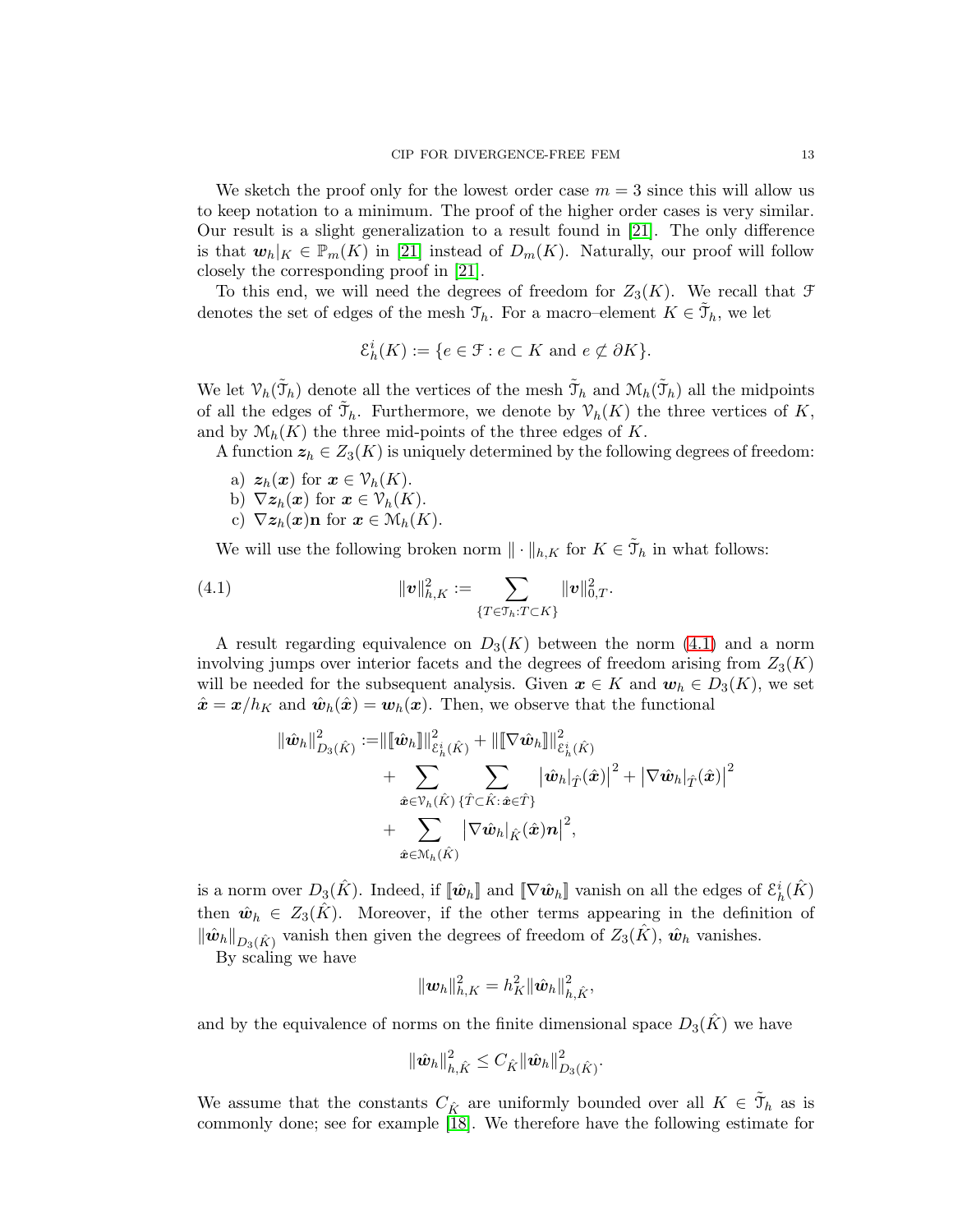all  $\mathbf{w}_h \in Z_3(K)$ :

$$
\|w_h\|_{h,K}^2 \leq C(\|h_K^{1/2} [w_h]\|_{\mathcal{E}_h^i(K)}^2 + \|h_K^{3/2} [\nabla w_h]\|_{\mathcal{E}_h^i(K)}^2) + C\Big(\sum_{\mathbf{x}\in\mathcal{V}_h(K)} \sum_{\{T\subset K:\mathbf{x}\in T\}} h_K^2 |w_h|_T(\mathbf{x})|^2 + h_K^4 |\nabla w_h|_T(\mathbf{x})|^2\Big) + C\sum_{\mathbf{x}\in\mathcal{M}_h(K)} h_T^4 |\nabla w_h|_K(\mathbf{x})\mathbf{n}|^2.
$$

We can now prove Lemma [4.1](#page-11-1) in the case of  $m = 3$ .

*Proof.* (Lemma [4.1,](#page-11-1)  $m = 3$ ) For  $\boldsymbol{x} \in \mathcal{V}_h(\tilde{\mathcal{T}}_h) \cup \mathcal{M}_h(\tilde{\mathcal{T}}_h)$ , we define

$$
\omega_{\boldsymbol{x}} := \{ T \in \mathcal{T}_h : \boldsymbol{x} \in T \},\
$$

with  $|\omega_x|$  denoting the cardinality of  $\omega_x$ . We then define  $E: D_h^3 \to \mathbb{Z}_h^3$ . If  $x \in$  ${\mathcal V}_h(\tilde{\mathfrak T}_h),$ 

$$
E(\boldsymbol{w}_h)(\boldsymbol{x}) = \frac{1}{|\omega_{\boldsymbol{x}}|} \sum_{T \in \omega_{\boldsymbol{x}}} (\boldsymbol{w}_h|_T)(\boldsymbol{x}), \text{ and } \nabla E(\boldsymbol{w}_h)(\boldsymbol{x}) = \frac{1}{|\omega_{\boldsymbol{x}}|} \sum_{T \in \omega_{\boldsymbol{x}}} \nabla (\boldsymbol{w}_h|_T)(\boldsymbol{x}),
$$

and if  $\boldsymbol{x} \in \mathcal{M}_h(\tilde{\mathcal{T}}_h)$ , we define

$$
(\nabla E(\boldsymbol{w}_h)\boldsymbol{n})(\boldsymbol{x})=\frac{1}{|\omega_{\boldsymbol{x}}|}\sum_{T\in\omega_{\boldsymbol{x}}}(\nabla(\boldsymbol{w}_h|_T)\boldsymbol{n})(\boldsymbol{x}).
$$

Then, we see that E is well defined over  $\mathbf{D}_h^3$ . By the equivalence of norms over  $D_3(K)$  and since  $[[E(\mathbf{w}_h)]] = \mathbf{0}$  for all and  $[[\nabla E(\mathbf{w}_h)]] = \mathbf{0}$  for all interior edges, we have that

$$
\|w_h - E(w_h)\|_{h,K}^2
$$
\n
$$
\leq \|h_K^{1/2} [w_h]\|_{\mathcal{E}_h^i(K)}^2 + \|h_K^{3/2} [\nabla w_h]\|_{\mathcal{E}_h^i(K)}^2
$$
\n
$$
+ \sum_{x \in \mathcal{V}_h(T)} \sum_{\{T \subset K: x \in T\}} h_K^2 |w_h|_T(x) - E(w_h)(x)|^2 + h_K^4 |\nabla w_h|_T(x) - \nabla E(w_h)(x)|^2
$$
\n
$$
+ \sum_{x \in \mathcal{M}_h(T)} \sum_{\{T \subset K: x \in T\}} h_K^4 |\nabla w_h|_T(x) \cdot \nabla E(w_h)(x) \cdot n|^2.
$$

We consider a local numbering  $T_1, \ldots, T_{|\omega_x|}$  of the elements in  $\omega_\nu$ , so that each consecutive pair  $T_j, T_{j+1}$  shares an edge. Then, we recall the arithmetic-geometric mean inequality; if  $a_1, \ldots, a_n$  are real numbers, we have for their average  $\bar{a} = (a_1 + a_2)^2$  $\dots + a_n)/n$  that

$$
\sum_{j=1}^{n} (a_j - \bar{a})^2 \le C_n \sum_{j=1}^{n-1} (a_{j+1} - a_j)^2,
$$

for a constant  $C_n > 0$  that depends on n only. Using the above inequality, the constant  $C_n$  depends upon  $|\omega_x|$  only, that is, on the shape regularity of the mesh.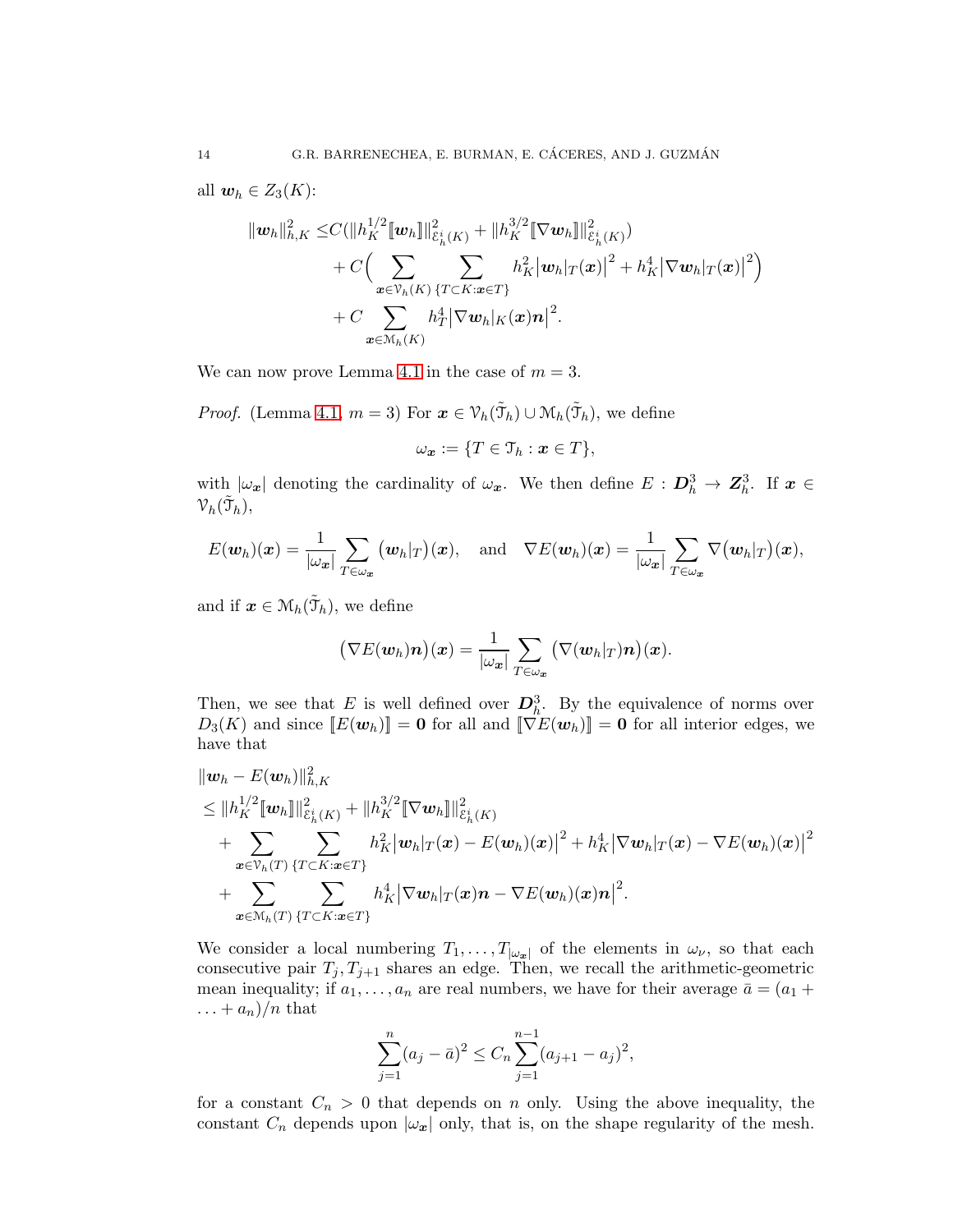Hence, we have that

$$
\begin{aligned} \sum_{\boldsymbol{x}\in\mathcal{V}_h(K)}&\sum_{\{T\subset K:\boldsymbol{x}\in T\}}h_K^2\big|\boldsymbol{w}_h|_T(\boldsymbol{x})-E(\boldsymbol{w}_h)(\boldsymbol{x})\big|^2\\ &=\sum_{\boldsymbol{x}\in\mathcal{V}_h(K)}\sum_{\{T\subset K:\boldsymbol{x}\in T\}}h_K^2\bigg|\boldsymbol{w}_h|_T(\boldsymbol{x})-\frac{1}{|\omega_{\boldsymbol{x}}|}\sum_{T\in\omega_{\boldsymbol{x}}}\boldsymbol{w}_h|_T(\boldsymbol{x})\bigg|^2\\ &\leq C\sum_{\boldsymbol{x}\in\mathcal{V}_h(K)}h_K^2\sum_{j=1}^{|\omega_{\boldsymbol{x}}|-1}\big|\boldsymbol{w}_h|_{T_{j+1}}(\boldsymbol{x})-\boldsymbol{w}_h|_{T_j}(\boldsymbol{x})\big|^2\\ &\leq C\sum_{e\in\mathcal{G}_h(K)}\|h\|\boldsymbol{w}_h\|\|_{0,\infty,e}^2\leq C\|h^{1/2}\|\boldsymbol{w}_h\|\|_{\mathcal{G}_h(K)}^2, \end{aligned}
$$

where  $\mathcal{G}_h(K)$  is the collection of edges belonging to  $\mathcal{F}^i$  that touch K. For the remaining terms involving partial and normal derivative evaluations, we proceed similarly as the last bound and as in the proof of [\[21,](#page-18-19) Lemma 3.1], so we omit the details. The proof is then complete by summing over all the macro-elements  $K \in \tilde{\mathcal{T}}_h$ and putting the above estimates together.

### 5. Numerical results

<span id="page-14-0"></span>In this section we report the results of two test cases showcasing the performance of the current method. In both cases we consider the domain  $\Omega = (0,1)^2$ , and the meshes have been built as follows: we divide the unit square into two triangles starting by tracing the diagonal going from  $(0, 0)$  to  $(1, 1)$ . Then, we perform a sequence of red refinements, to obtain a sequence of shape-regular unstructured grids. The coarsest grid considered in our experiments is shown in Fig. [2.](#page-14-1) The corresponding degrees of freedoms for the velocity and the pressure are listed next to it. In the tables below, we use the following notations:

$$
L^{2}(\boldsymbol{u}):=\|\boldsymbol{u}-\boldsymbol{u}_{h}\|_{0,\Omega} ,\quad L^{2}(p):=\|p-p_{h}\|_{0,\Omega},\quad\text{and}\quad G(\boldsymbol{u}):=\|\boldsymbol{u}-\boldsymbol{u}_{h}\|.
$$

<span id="page-14-1"></span>

FIGURE 2. Initial mesh level 1 (left) and number of degrees of freedom for all refinement levels (right)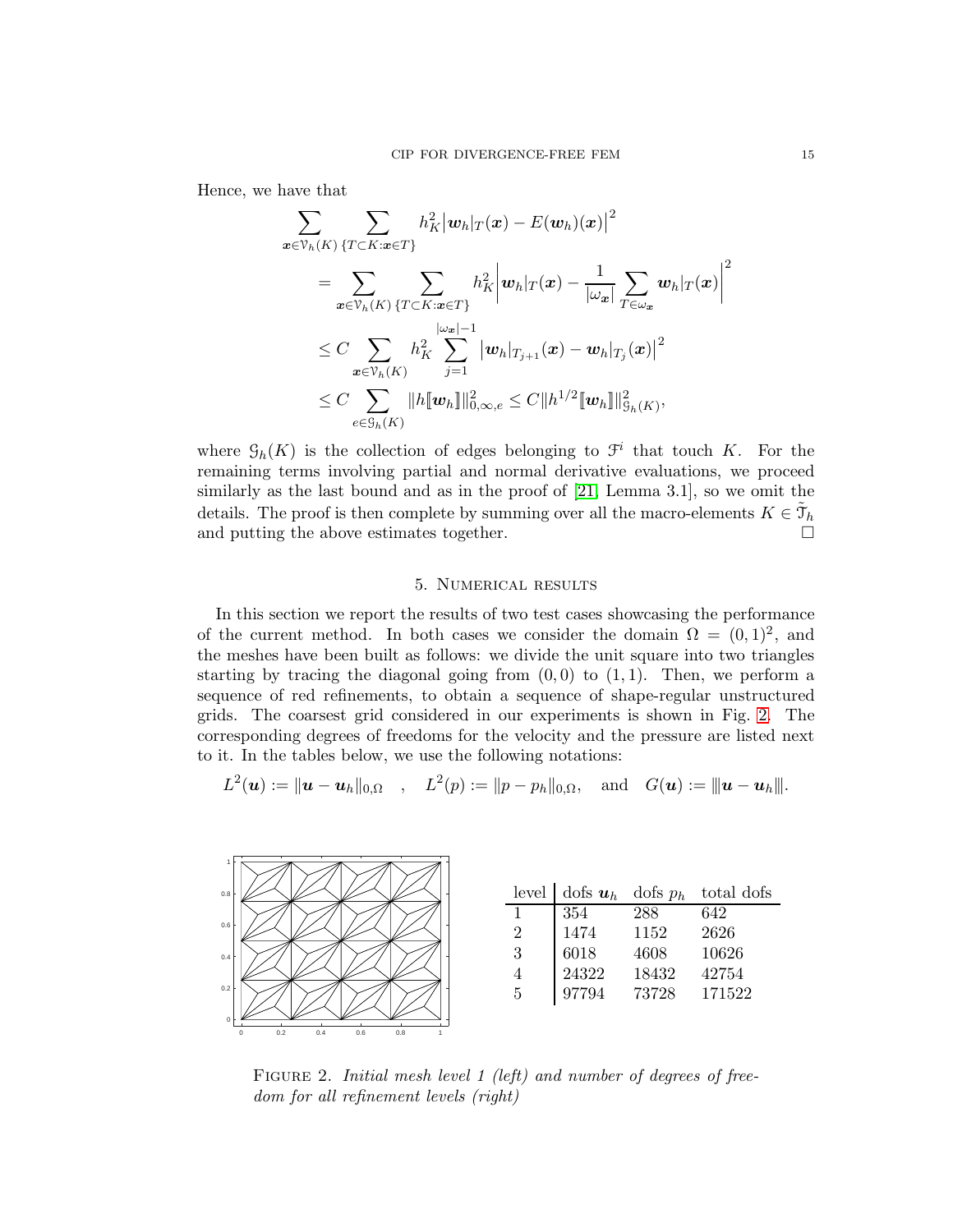5.1. A problem with a regular solution. This example combines a planar lattice flow with one whose convective force is constant. We fix  $\mu = 10^{-9}$ , and set the convective term to  $\boldsymbol{\beta} = \boldsymbol{u} + (0, 1)^T$ , with chosen boundary conditions such that

$$
\boldsymbol{u} = (\sin(2\pi x)\sin(2\pi y), \cos(2\pi x)\cos(2\pi y))^T, \qquad p = \frac{1}{4}(\cos(4\pi x) - \cos(4\pi y)).
$$

Note that  $\beta \cdot n$  does not vanish on the boundary as our theory required. Nonetheless, the expected results are observed numerically as we shall see. Then,  $(u, p)$  is the solution to the Oseen problem  $(1.1)$  with the forcing term  $f$  given by

$$
\boldsymbol{f} = \sigma \boldsymbol{u} - \mu \Delta \boldsymbol{u} - 2\pi \big(\sin(2\pi x)\cos(2\pi y),\cos(2\pi x)\sin(2\pi y)\big)^T.
$$

The stabilization parameters  $\delta_j$  associated to the bilinear forms  $S_j$ ,  $j = 1, 2, 3$  given by  $(2.8)$ ,  $(2.9)$  and  $(2.10)$  are given by

$$
\delta_1 = 2, \quad \delta_2 = 2 \quad \text{and} \quad \delta_3 = 2.
$$

<span id="page-15-0"></span>In Table [1](#page-15-0) we report the errors obtained for two values of  $\sigma$ . We can observe that the  $O(h^{2.5})$  rate for the error  $L^2(u)$  and the energy error  $G(u)$  is reached early in the calculations.

| $\sigma$ |                | ref $L^2(\boldsymbol{u})$ $r_0(\boldsymbol{u})$ |       | $L^2(p)$          | r(p)                            | $G(\boldsymbol{u})$ | $r_2(\boldsymbol{u})$    |
|----------|----------------|-------------------------------------------------|-------|-------------------|---------------------------------|---------------------|--------------------------|
|          | $\mathbf{1}$   | $5.39e-1$ —                                     |       | $5.58e + 3$ —     |                                 | $1.03e + 2$         |                          |
|          | $\overline{2}$ | $4.95e-1$                                       | 0.124 | $2.71e+2$         | 4.362                           | $1.69e + 1$         | 2.608                    |
| 0        | $\mathbf{3}$   | 3.60e-1 $0.459$                                 |       | $3.43e+1$ 2.982   |                                 | $2.19e+0$           | 2.945                    |
|          | 4              | 6.06e-2 2.571                                   |       | $7.42e+0$ 2.211   |                                 | $3.59e-1$           | 2.614                    |
|          | 5              | 9.61e-3 2.656                                   |       | $1.89e+0$ $1.970$ |                                 | $7.10e-2$           | 2.337                    |
|          | $\mathbf{1}$   | $5.39e-1$ —                                     |       | $5.58e + 3$       | $\frac{1}{2}$ and $\frac{1}{2}$ | $1.03e + 2$         | <b>Contract Contract</b> |
|          | $\overline{2}$ | 4.91e-1 0.136                                   |       | $2.72e + 2$       | 4.359                           | $1.69e + 1$         | 2.608                    |
| 1        | 3              | $3.07e-1$                                       | 0.675 | $3.31e+1$         | 3.042                           | $2.20e+0$           | 2.941                    |
|          | 4              | 4.91e-2 2.646                                   |       | $7.45e+0$         | 2.148                           | $3.60e-1$           | 2.613                    |
|          | $5^{\circ}$    | 7.33e-3 2.745                                   |       | $1.89e + 0$       | 1.973                           | $7.10e-2$           | 2.342                    |

Table 1. Error plots and rates of convergence of different norms on different refinement levels for Scott-Vogelius with the current CIP stabilization ( $\sigma = 0$  above and  $\sigma = 1$  below) and fixed viscosity  $\mu =$  $10^{-9}$ .

5.2. A solution with a boundary layer. In this example, we illustrate why stabilization is needed in order to obtain a good approximation of  $\boldsymbol{u}$  and  $\boldsymbol{p}$  and treat boundary layers appropriately, as well as showing how many stabilization terms are enough to achieve this. We fix  $\mu = 10^{-5}$  and  $\sigma = 0$ , and the convective term is given by  $\boldsymbol{\beta} = (1, 0)^T$ . The boundary conditions are chosen so that  $(u, p)$  is the solution to the Oseen problem  $(1.1)$  with  $f = 0$ , with

$$
\boldsymbol{u}(x,y) = \left(0, x - \frac{\exp\left(\frac{x-1}{\mu}\right) - \exp\left(\frac{-1}{\mu}\right)}{1 - \exp\left(\frac{-1}{\mu}\right)}\right)^T, \qquad p(x,y) = \frac{1}{2} - y.
$$

We observe that  $u$  is divergence-free, and that its second component experiences very large gradients near the line  $x = 1$ . We expect that stabilization for controlling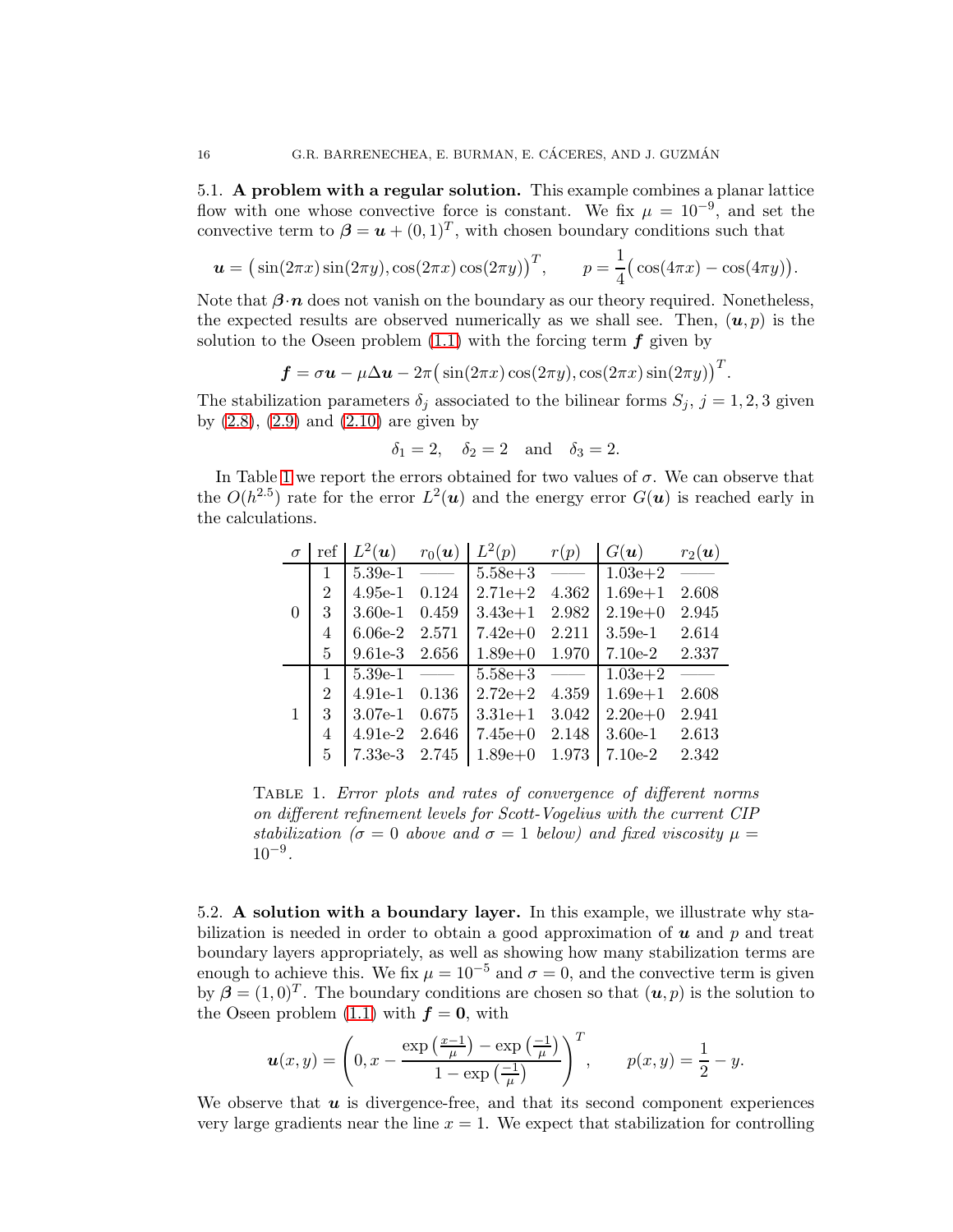this large magnitude derivatives will be needed. In order to show this, we choose three different sets of stabilization parameters  $\delta_i$  associated to the bilinear forms  $S_i$ ,  $j = 1, 2, 3$  $j = 1, 2, 3$  $j = 1, 2, 3$  given by [\(2.8\)](#page-5-8), [\(2.9\)](#page-5-1) and [\(2.10\)](#page-5-2). We take a mesh like in Fig. 2 with  $h \approx 0.0442$ , and the comparisons are performed by depicting cross sections of the second component of the velocity along the line  $y = 0.5$ . First, we consider  $(\delta_1, \delta_2, \delta_3) = (0, 0, 0)$ , that is, no stabilization at all. From Figure [3](#page-17-7) (top left), we see that the approximate solution is very oscillatory and there is pollution throughout the domain. Then, as intermediate cases (top right and bottom left), we consider  $(\delta_1, \delta_2, \delta_3) = (1, 0, 0)$  and the *classical* CIP method [\[11\]](#page-17-2), respectively. By classical CIP method we mean that the stabilizing term is given by

$$
S(\boldsymbol{u}_h,\boldsymbol{v}_h) := \|\boldsymbol{\beta}\|_{0,\infty,\Omega}^{-1}\left\langle h^2[\![(\boldsymbol{\beta}\cdot\nabla)\boldsymbol{u}_h]\!], [[(\boldsymbol{\beta}\cdot\nabla)\boldsymbol{v}_h]\!]\right\rangle_{\mathcal{F}^i}
$$

We observe that strong oscillations still persist for these intermediate cases. Finally, we take  $(\delta_1, \delta_2, \delta_3) = (1, 0.5, 0.1)$  (bottom right), which is the fully stabilized method that we consider above. For this case, although a slight oscillation localized near the boundary layer appears, there is a total absence of oscillations away from the layer.

From the results depicted in Figure [3](#page-17-7) we conclude by the above experiments that oscillations persist in both cases  $(\delta_1, \delta_2, \delta_3) = (1, 0, 0)$  and the classical CIP method defined above. Thus, the need to add stabilization on the higher order derivatives over the facets of the triangulation.

#### Acknowledgements

The work of GRB has been funded by the Leverhulme Trust through the Research Fellowship No. RF-2019-510. EB has been partially funded by the EPSRC grant EP/T033126/1.

#### **REFERENCES**

- <span id="page-16-6"></span>[1] N. Ahmed, G. Barrenechea, E. Burman, J. Guzmán, A. Linke, and C. Merdon. A pressurerobust discretization of oseen's equation using stabilization in the vorticity equation. *SIAM Journal on Numerical Analysis*, 59(5):2746–2774, Oct. 2021.
- <span id="page-16-3"></span>[2] R. Araya, G. R. Barrenechea, A. H. Poza, and F. Valentin. Convergence analysis of a residual local projection finite element method for the navier–stokes equations. *SIAM Journal on Numerical Analysis*, 50(2):669–699, 2012.
- <span id="page-16-5"></span>[3] G. Barrenechea, E. Burman, and J. Guzmán. Well-posedness and  $H(\text{div})$ -conforming finite element approximation of a linearised model for inviscid incompressible flow. *Math. Models Methods Appl. Sci.*, 30(5):847–865, 2020.
- <span id="page-16-2"></span>[4] G. R. Barrenechea and F. Valentin. Consistent local projection stabilized finite element methods. *SIAM Journal on Numerical Analysis*, 48(5):1801–1825, 2010.
- <span id="page-16-4"></span>[5] Y. Bazilevs, V. M. Calo, J. A. Cottrell, T. J. R. Hughes, A. Reali, and G. Scovazzi. Variational multiscale residual-based turbulence modeling for large eddy simulation of incompressible flows. *Comput. Methods Appl. Mech. Engrg.*, 197(1-4):173–201, 2007.
- <span id="page-16-0"></span>[6] R. Becker and M. Braack. A two-level stabilization scheme for the Navier-Stokes equations. In *Numerical mathematics and advanced applications*, pages 123–130. Springer, Berlin, 2004.
- <span id="page-16-7"></span>[7] R. Becker, E. Burman, and P. Hansbo. A finite element time relaxation method. *C. R. Math. Acad. Sci. Paris*, 349(5-6):353–356, 2011.
- <span id="page-16-1"></span>[8] M. Braack and E. Burman. Local projection stabilization for the Oseen problem and its interpretation as a variational multiscale method. *SIAM J. Numer. Anal.*, 43(6):2544–2566, 2006.

.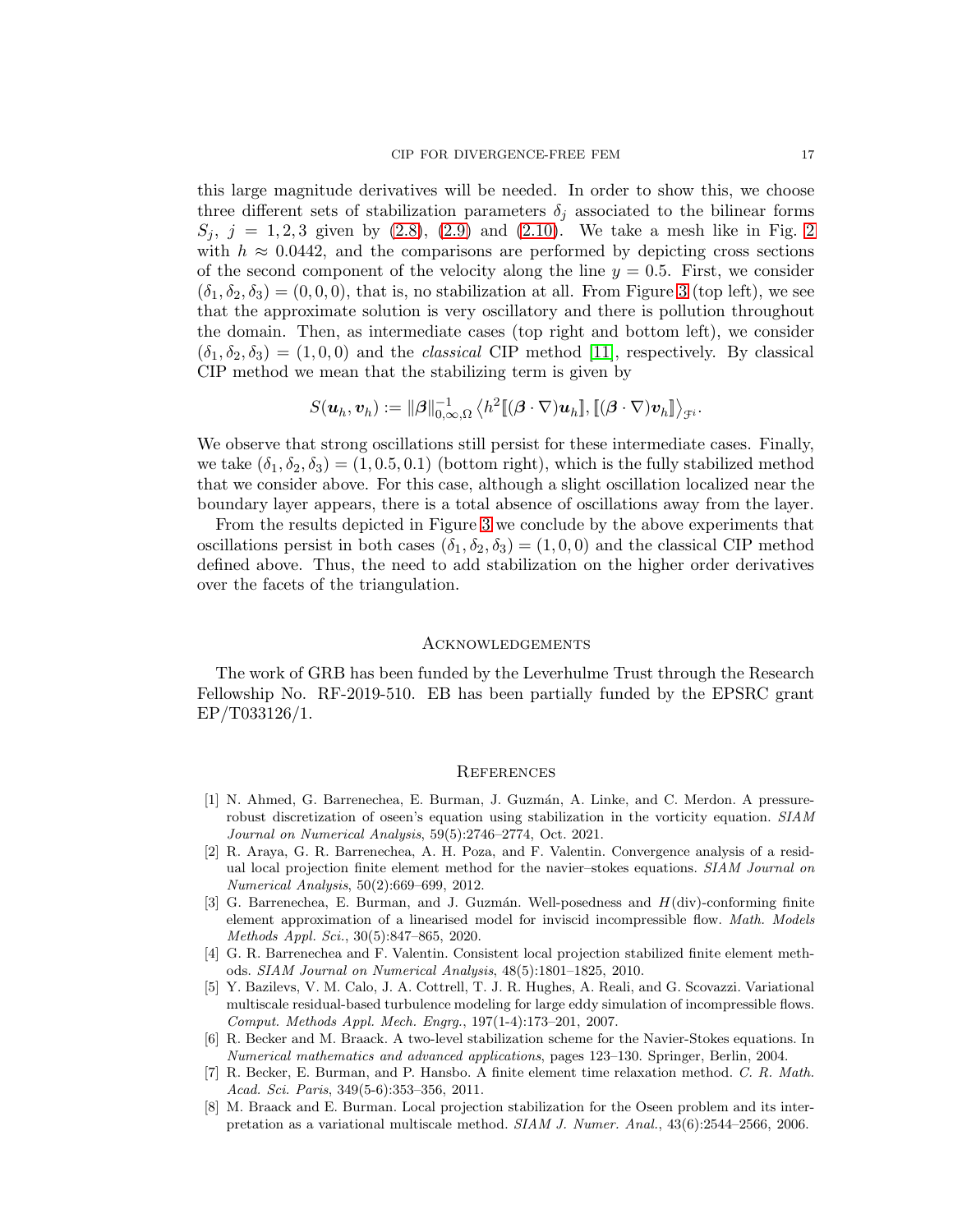<span id="page-17-7"></span>

FIGURE 3. Example 5.2. Cross sections at  $y = 0.5$  for the Scott-Vogelius element. No stabilization (top left)  $(\delta_1, \delta_2, \delta_3) = (0, 0, 0),$ partial stabilization (top right)  $(\delta_1, \delta_2, \delta_3) = (1, 0, 0)$ , Full CIP stabilization (bottom left) and full stabilization (bottom right)  $(\delta_1, \delta_2, \delta_3)$  =  $(1, 0.5, 0.1).$ 

- <span id="page-17-0"></span>[9] A. N. Brooks and T. J. R. Hughes. Streamline upwind/Petrov-Galerkin formulations for convection dominated flows with particular emphasis on the incompressible Navier-Stokes equations. *Comput. Methods Appl. Mech. Engrg.*, 32(1-3):199–259, 1982. FENOMECH "81, Part I (Stuttgart, 1981).
- <span id="page-17-4"></span>[10] E. Burman and M. A. Fernández. Continuous interior penalty finite element method for the time-dependent Navier-Stokes equations: space discretization and convergence. *Numer. Math.*, 107(1):39–77, 2007.
- <span id="page-17-2"></span>[11] E. Burman, M. A. Fernández, and P. Hansbo. Continuous interior penalty finite element method for Oseen's equations. *SIAM J. Numer. Anal.*, 44(3):1248–1274, 2006.
- <span id="page-17-3"></span>[12] E. Burman, J. Guzm´an, and D. Leykekhman. Weighted error estimates of the continuous interior penalty method for singularly perturbed problems. *IMA J. Numer. Anal.*, 29(2):284– 314, 2009.
- <span id="page-17-6"></span>[13] E. Burman, P. Hansbo, and M. G. Larson. Error estimates for the Smagorinsky turbulence model: enhanced stability through scale separation and numerical stabilization. *J. Math. Fluid Mech.*, 24(1): Paper No. 5, 29, 2022.
- <span id="page-17-5"></span>[14] E. Burman and A. Linke. Stabilized finite element schemes for incompressible flow using Scott-Vogelius elements. *Appl. Numer. Math.*, 58(11):1704–1719, 2008.
- <span id="page-17-1"></span>[15] R. Codina. Analysis of a stabilized finite element approximation of the Oseen equations using orthogonal subscales. *Appl. Numer. Math.*, 58(3):264–283, 2008.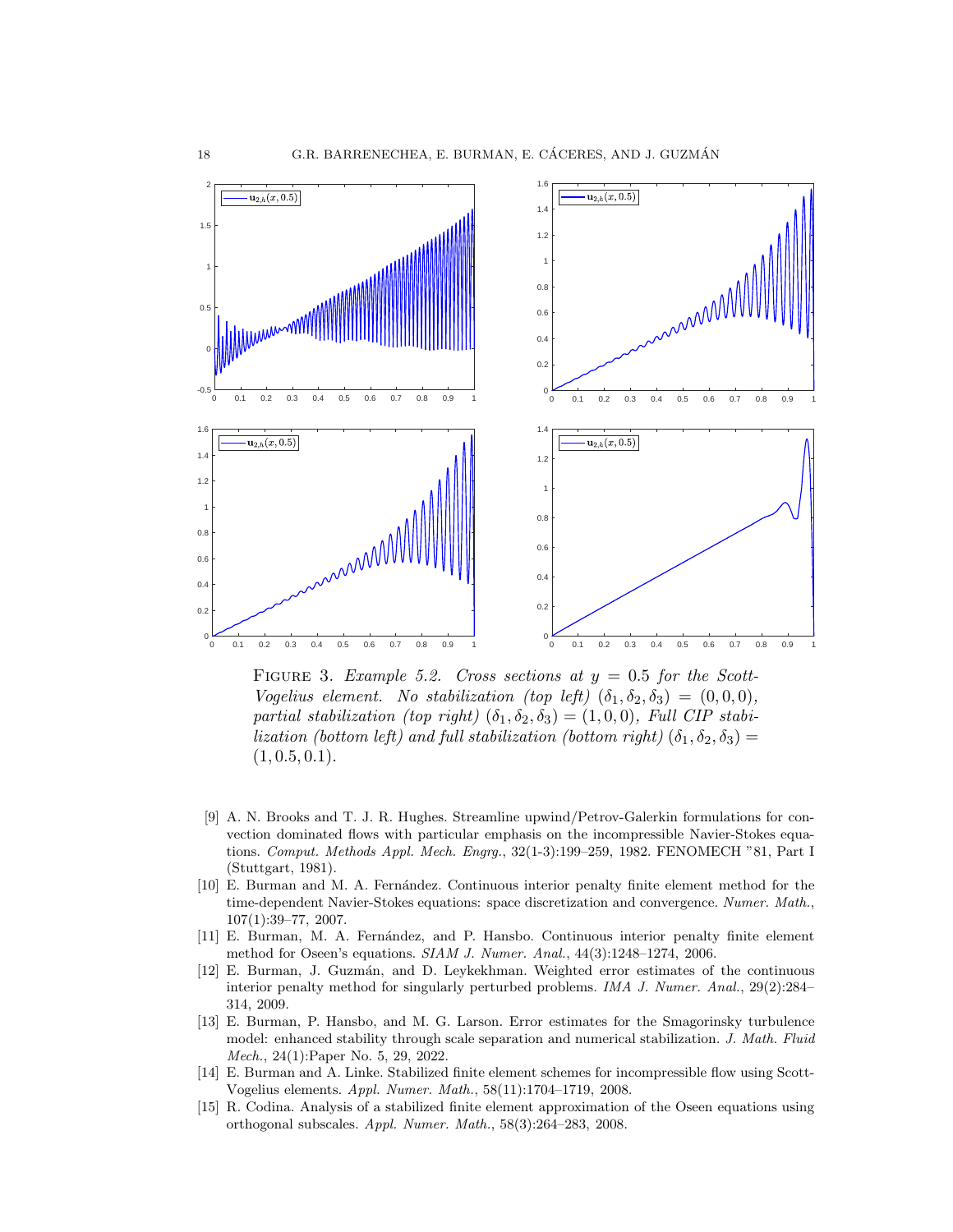- <span id="page-18-18"></span><span id="page-18-1"></span>[16] M. Costabel and A. McIntosh. On Bogovskii and regularized Poincaré integral operators for de Rham complexes on Lipschitz domains. *Mathematische Zeitschrift*, pages 297–320, 2010.
- [17] J. Douglas, Jr. and T. Dupont. Interior penalty procedures for elliptic and parabolic Galerkin methods. In *Computing methods in applied sciences (Second Internat. Sympos., Versailles, 1975)*, pages 207–216. Lecture Notes in Phys., Vol. 58. 1976.
- <span id="page-18-20"></span>[18] T. Dupont, P. Percell, R. Scott, et al. A family of finite elements with optimal approximation properties for various galerkin methods for 2nd and 4th order problems. *RAIRO. Analyse num´erique*, 13(3):227–255, 1979.
- <span id="page-18-16"></span><span id="page-18-7"></span>[19] A. Ern and J.-L. Guermond. *Finite Elements I. Approximation and Interpolation*, volume 72 of *Texts in Applied Mathematics*. Springer-Verlag, 2021.
- [20] B. García-Archilla, V. John, and J. Novo. On the convergence order of the finite element error in the kinetic energy for high Reynolds number incompressible flows. *Comput. Methods Appl. Mech. Engrg.*, 385:Paper No. 114032, 54, 2021.
- <span id="page-18-19"></span>[21] E. H. Georgoulis, P. Houston, and J. Virtanen. An a posteriori error indicator for discontinuous Galerkin approximations of fourth-order elliptic problems. *IMA Journal of Numerical Analysis*, 31(1):281–298, 09 2009.
- <span id="page-18-17"></span>[22] V. Girault and P.-A. Raviart. *Finite element methods for Navier–Stokes equations.Theory and algorithms*, volume 5 of *Springer Series in Computational Mathematics*. Springer-Verlag, Berlin, 1986.
- <span id="page-18-9"></span>[23] V. Gravemeier, W. A. Wall, and E. Ramm. A three-level finite element method for the instationary incompressible Navier-Stokes equations. *Comput. Methods Appl. Mech. Engrg.*, 193(15- 16):1323–1366, 2004.
- <span id="page-18-0"></span>[24] J.-L. Guermond. Stabilization of Galerkin approximations of transport equations by subgrid modeling. *M2AN Math. Model. Numer. Anal.*, 33(6):1293–1316, 1999.
- <span id="page-18-4"></span>[25] J. Guzmán. Local analysis of discontinuous Galerkin methods applied to singularly perturbed problems. *J. Numer. Math.*, 14(1):41–56, 2006.
- <span id="page-18-12"></span>[26] J. Guzmán, C.-W. Shu, and F. A. Sequeira. H(div) conforming and DG methods for incompressible Euler's equations. *IMA J. Numer. Anal.*, 37(4):1733–1771, 2017.
- <span id="page-18-13"></span>[27] Y. Han and Y. Hou. Robust error analysis of H(div)-conforming DG method for the timedependent incompressible Navier-Stokes equations. *J. Comput. Appl. Math.*, 390:Paper No. 113365, 13, 2021.
- <span id="page-18-6"></span>[28] P. Hansbo and A. Szepessy. A velocity-pressure streamline diffusion finite element method for the incompressible Navier-Stokes equations. *Comput. Methods Appl. Mech. Engrg.*, 84(2):175– 192, 1990.
- <span id="page-18-14"></span>[29] T. Hoang, C. V. Verhoosel, F. Auricchio, E. H. van Brummelen, and A. Reali. Skeletonstabilized isogeometric analysis: high-regularity interior-penalty methods for incompressible viscous flow problems. *Comput. Methods Appl. Mech. Engrg.*, 337:324–351, 2018.
- <span id="page-18-15"></span>[30] T. Hoang, C. V. Verhoosel, C.-Z. Qin, F. Auricchio, A. Reali, and E. H. van Brummelen. Skeleton-stabilized immersogeometric analysis for incompressible viscous flow problems. *Comput. Methods Appl. Mech. Engrg.*, 344:421–450, 2019.
- <span id="page-18-10"></span>[31] J. Hoffman and C. Johnson. *Computational turbulent incompressible flow*, volume 4 of *Applied Mathematics: Body and Soul*. Springer, Berlin, 2007.
- <span id="page-18-8"></span>[32] K. E. Jansen, C. H. Whiting, and G. M. Hulbert. A generalized- $\alpha$  method for integrating the filtered Navier-Stokes equations with a stabilized finite element method. volume 190, pages 305–319. 2000. Fourth Japan-US Symposium on Finite Element Methods in Lage-scale Computational Fluid Dynamics (Tokyo, 1998).
- <span id="page-18-11"></span>[33] V. John, A. Linke, C. Merdon, M. Neilan, and L. G. Rebholz. On the divergence constraint in mixed finite element methods for incompressible flows. *SIAM Rev.*, 59(3):492–544, 2017.
- <span id="page-18-3"></span>[34] C. Johnson, U. Nävert, and J. Pitkäranta. Finite element methods for linear hyperbolic problems. *Comput. Methods Appl. Mech. Engrg.*, 45(1-3):285–312, 1984.
- <span id="page-18-2"></span>[35] C. Johnson and J. Pitkäranta. An analysis of the discontinuous Galerkin method for a scalar hyperbolic equation. *Math. Comp.*, 46(173):1–26, 1986.
- <span id="page-18-5"></span>[36] C. Johnson and J. Saranen. Streamline diffusion methods for the incompressible Euler and Navier-Stokes equations. *Math. Comp.*, 47(175):1–18, 1986.